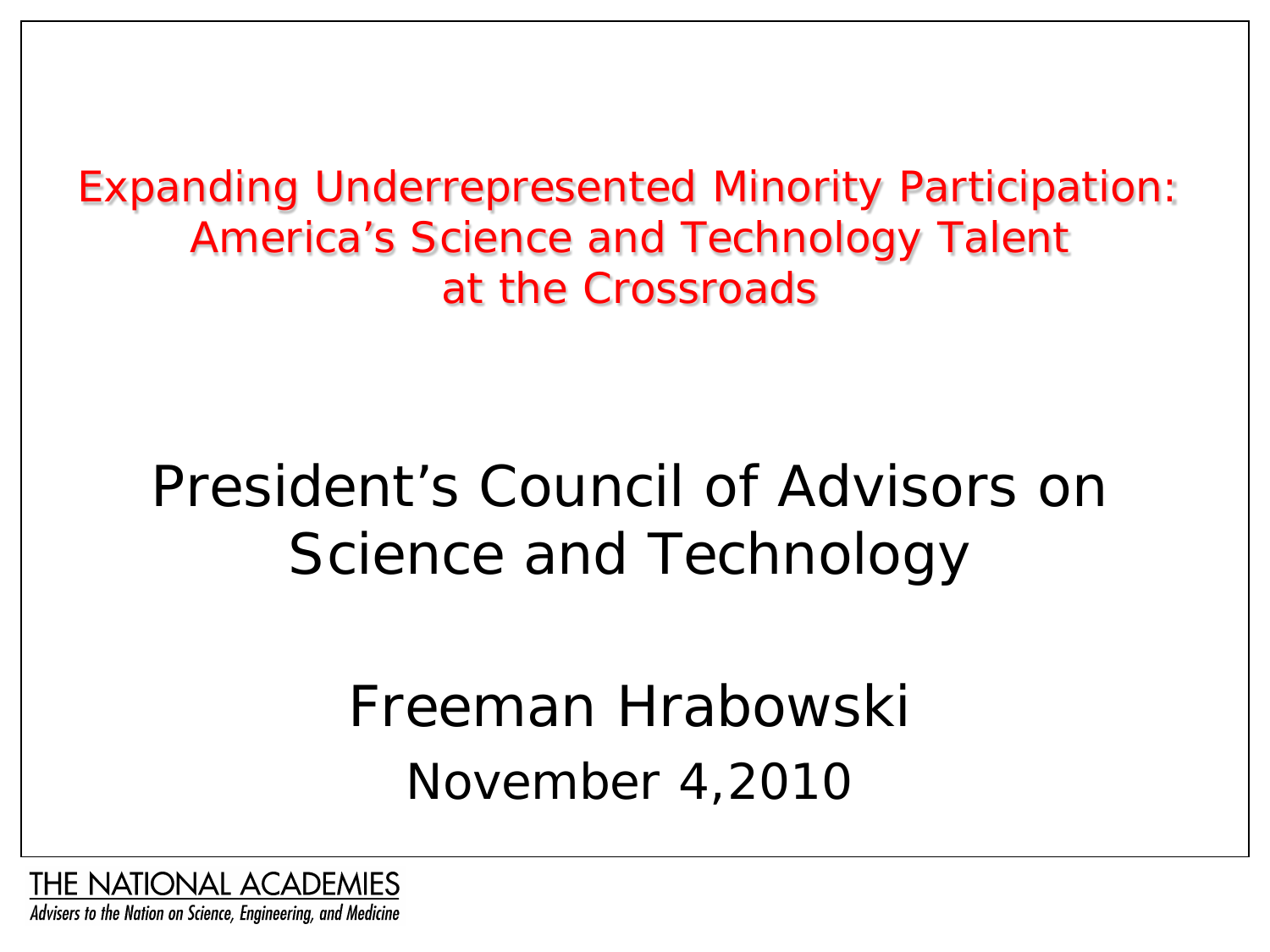### Origins of the Report

- Citing the need to develop a strong and diverse S&E workforce, Senators Kennedy, Clinton, Mikulski, and Murray requested a follow-up to *Rising Above the Gathering Storm*
- Focused on *increasing the participation of underrepresented minorities in STEM,* a request later included as a mandated report in the America COMPETES Act.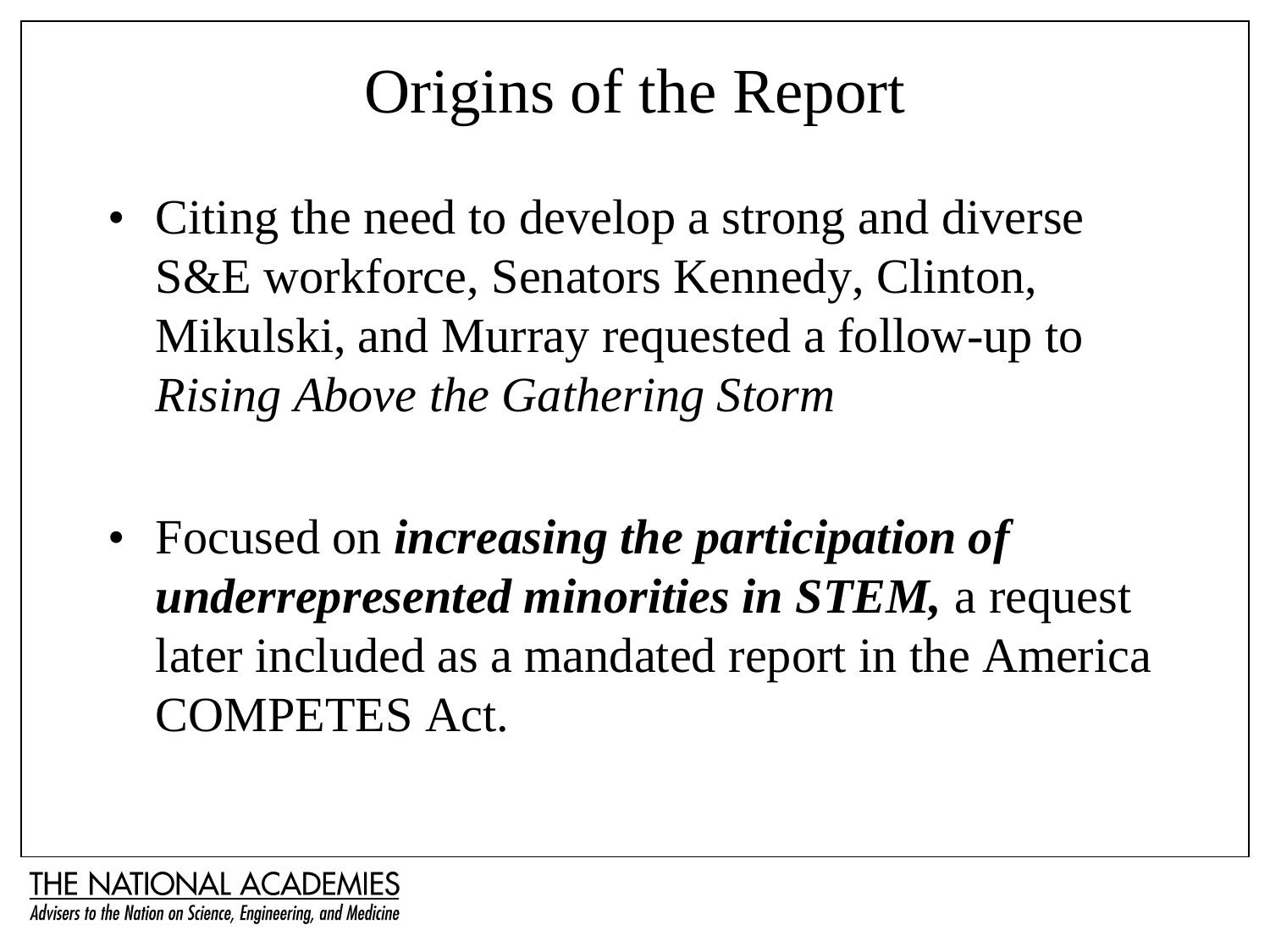#### Charge to the Committee

- Examine the role of diversity in the science, technology, engineering, and mathematics workforce and its value in keeping America innovative and competitive.
- Analyze the rate of change and the challenges the nation currently faces in developing a strong and diverse workforce.
- Identify best practices and the characteristics of these practices that make them effective and sustainable.
- Write a consensus report that provides a prioritized list of actionable recommendations across stakeholder groups.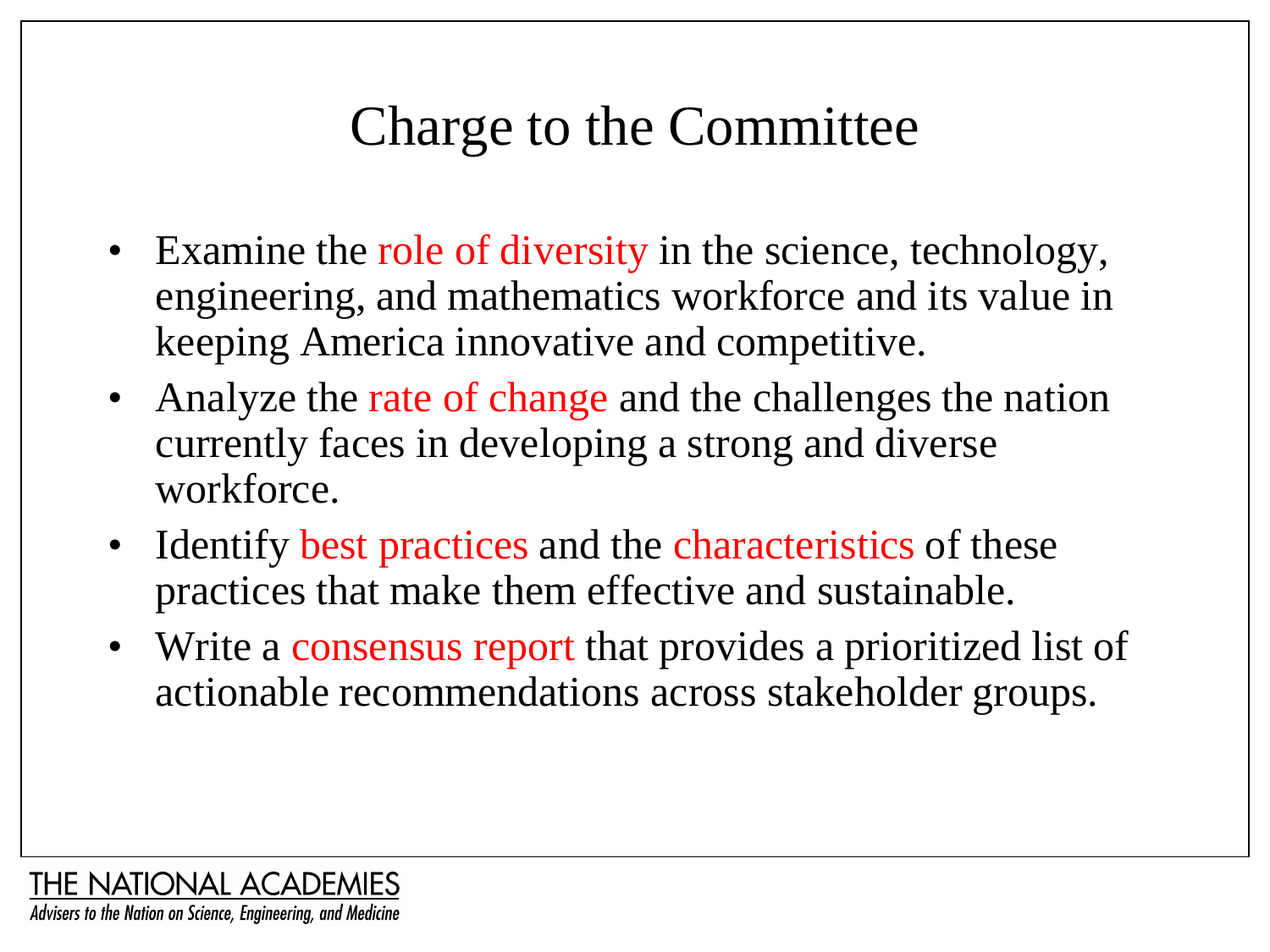#### **Committee Membership**

- **Freeman Hrabowski,** Chair, University of Maryland, Baltimore County
- **James Ammons,** Florida A&M University
- **Sandra Begay-Campbell,** Sandia National Laboratories
- **Beatriz Chu Clewell,** The Urban Institute
- **Nancy Grasmick,** Maryland State Department of Education
- **Carlos Gutierrez,** California State University-Los Angeles
- **Evelyn Hammonds,** Harvard College
- **Wesley Harris** (NAE), Massachusetts Institute of Technology
- **Sylvia Hurtado,** Higher Education Research Institute, University of California Los Angeles
- **James S. Jackson** (IOM), Institute for Social Research, University of Michigan
- **Shirley McBay,** Quality for Minority Education Network
- **Diana Natalicio,** University of Texas El Paso
- **John Nemeth,** Oak Ridge Associated Universities
- **Eduardo Padron,** Miami Dade College
- **Willie Pearson,** Georgia Institute of Technology
- **Sidney Ribeau**, Howard University
- **John Slaughter** (NAE), NACME
- **Richard Tapia** (NAE), Rice University
- **Lydia Villa-Komaroff,** Cytonome, Inc.
- **Linda Sue Warner,** Haskell Indian Nations University

#### **THE NATIONAL ACADEMIES**

Advisers to the Nation on Science, Engineering, and Medicine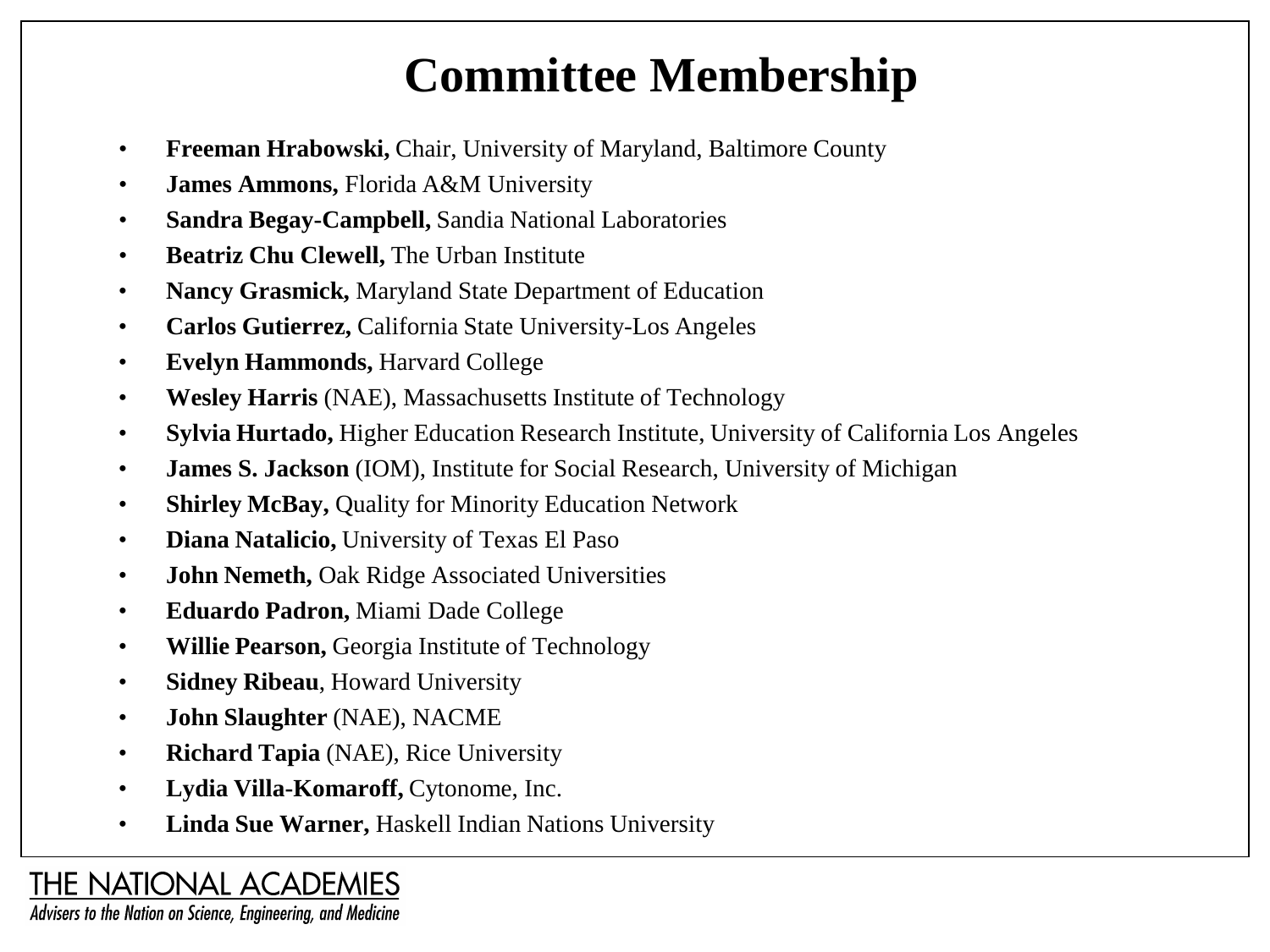# Why Broad Participation Matters

- **1. Our sources for the S&E workforce are uncertain.**
- **2. The demographics of our domestic population are shifting dramatically.**
- **3. Diversity is an asset and an opportunity.**

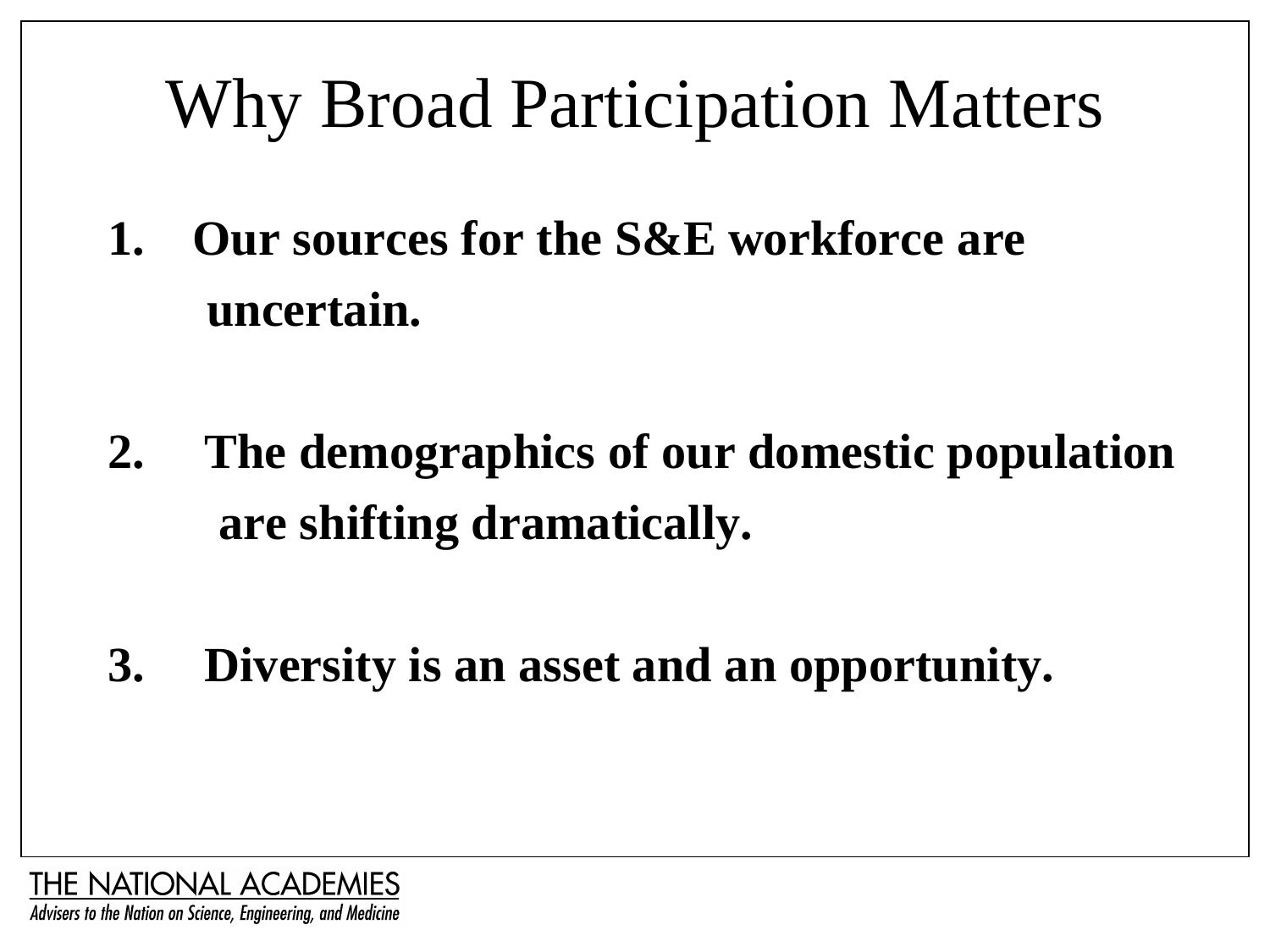### We Start from a Challenging Position

- Underrepresented minority groups comprised 28.5 percent of our national population in 2006, yet just 9.1 percent of college-educated Americans in science and engineering occupations (academic and nonacademic)
- *Suggests the proportion of underrepresented minorities in S&E would need to triple to match their share of the overall U.S. population.*

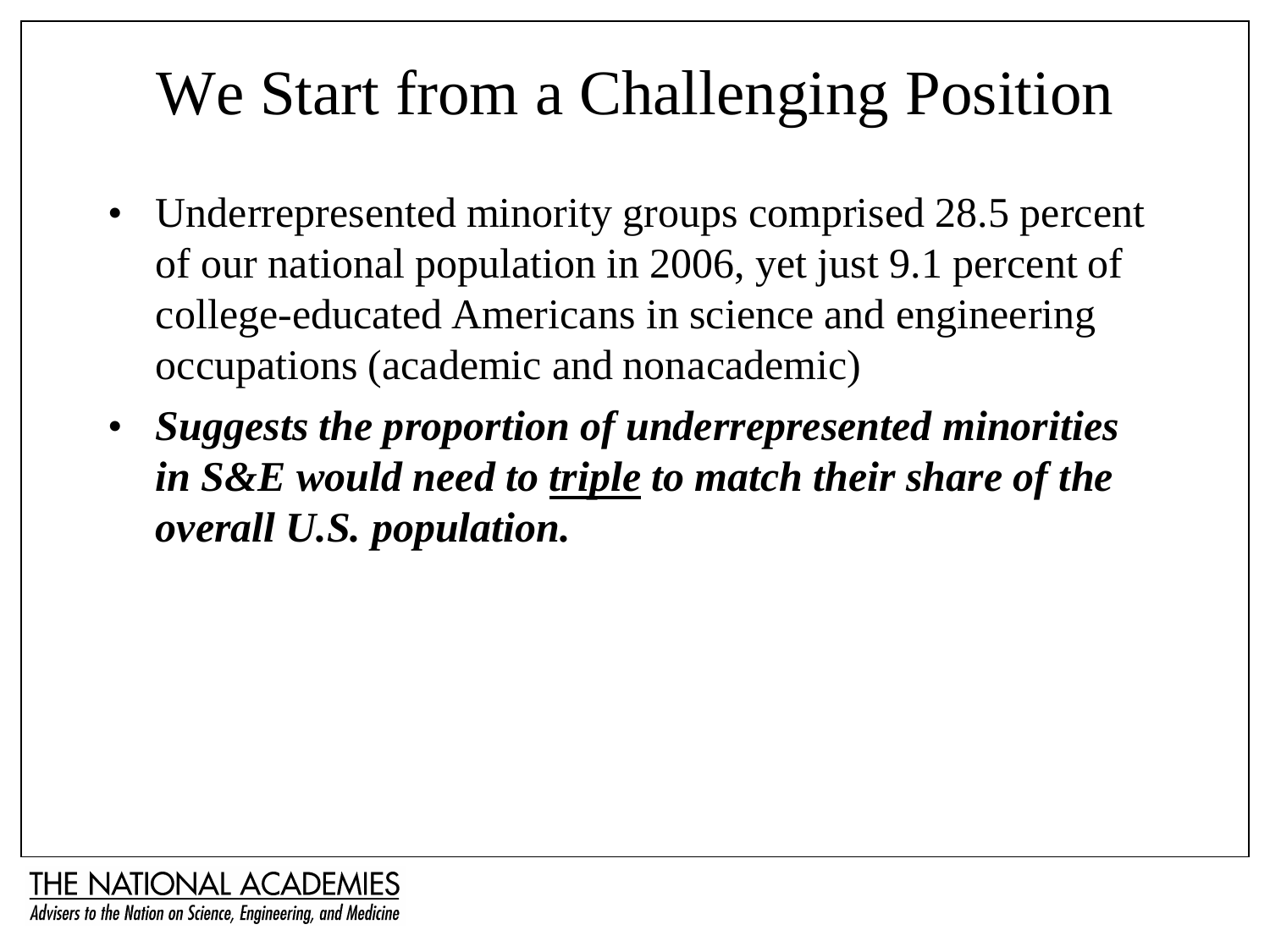# And Challenging Results

- Underrepresentation of this magnitude in the S&E workforce stems from the underproduction of minorities in S&E at every level of postsecondary education
	- 38.8 percent of K-12 public enrollment
	- 33.2 percent of the U.S. college age population
	- 26.2 percent of undergraduate enrollment
	- 17.7 percent of those earning S&E bachelor's degrees
	- 17.7 percent of overall graduate enrollment
	- 14.6 percent of S&E master's
	- 5.4 percent of S&E doctorates.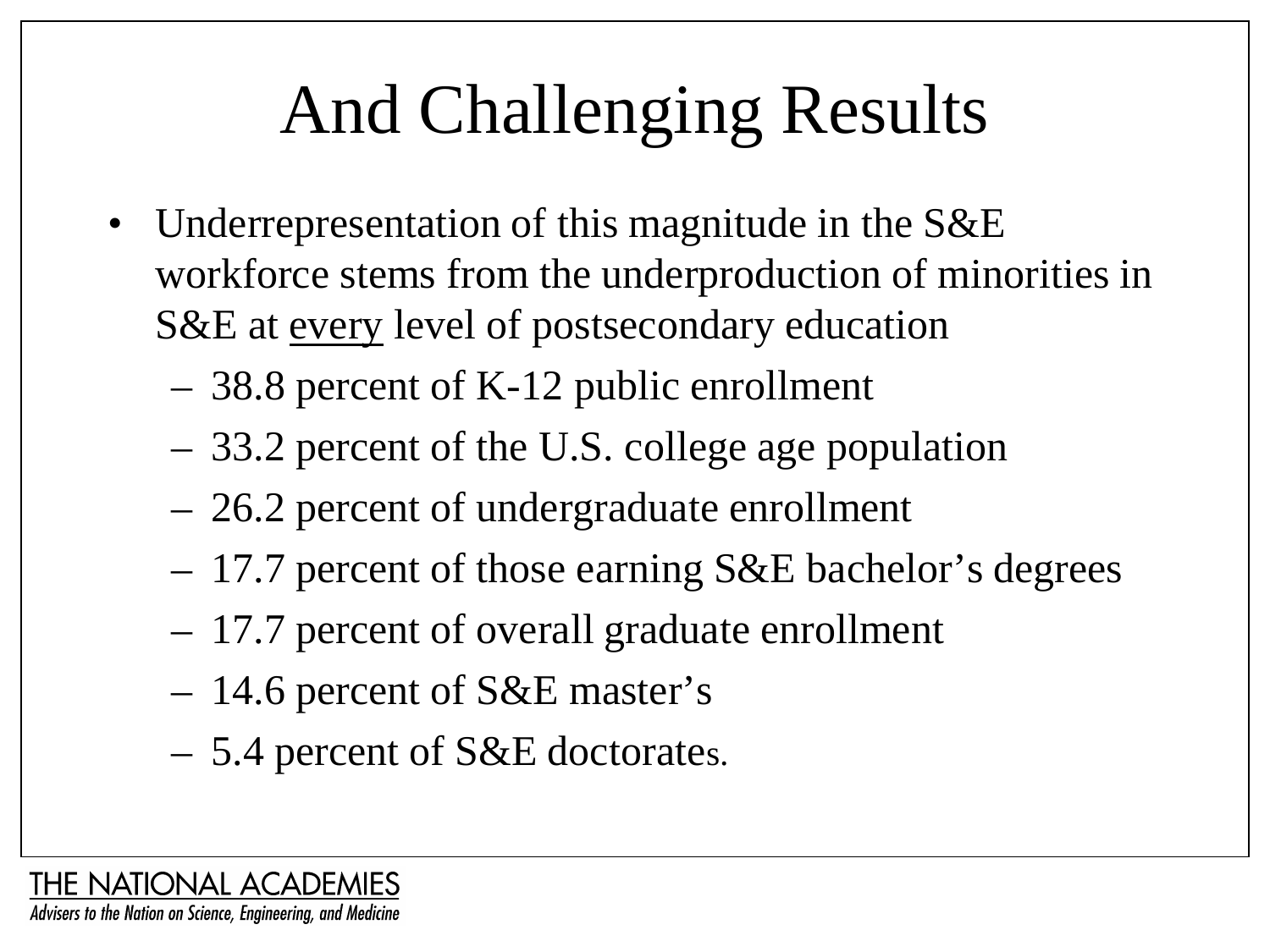#### **Enrollment and Degrees, by Educational Level and Race/Ethnicity/Citizenship, 2007**



#### **THE NATIONAL ACADEMIES**

Advisers to the Nation on Science, Engineering, and Medicine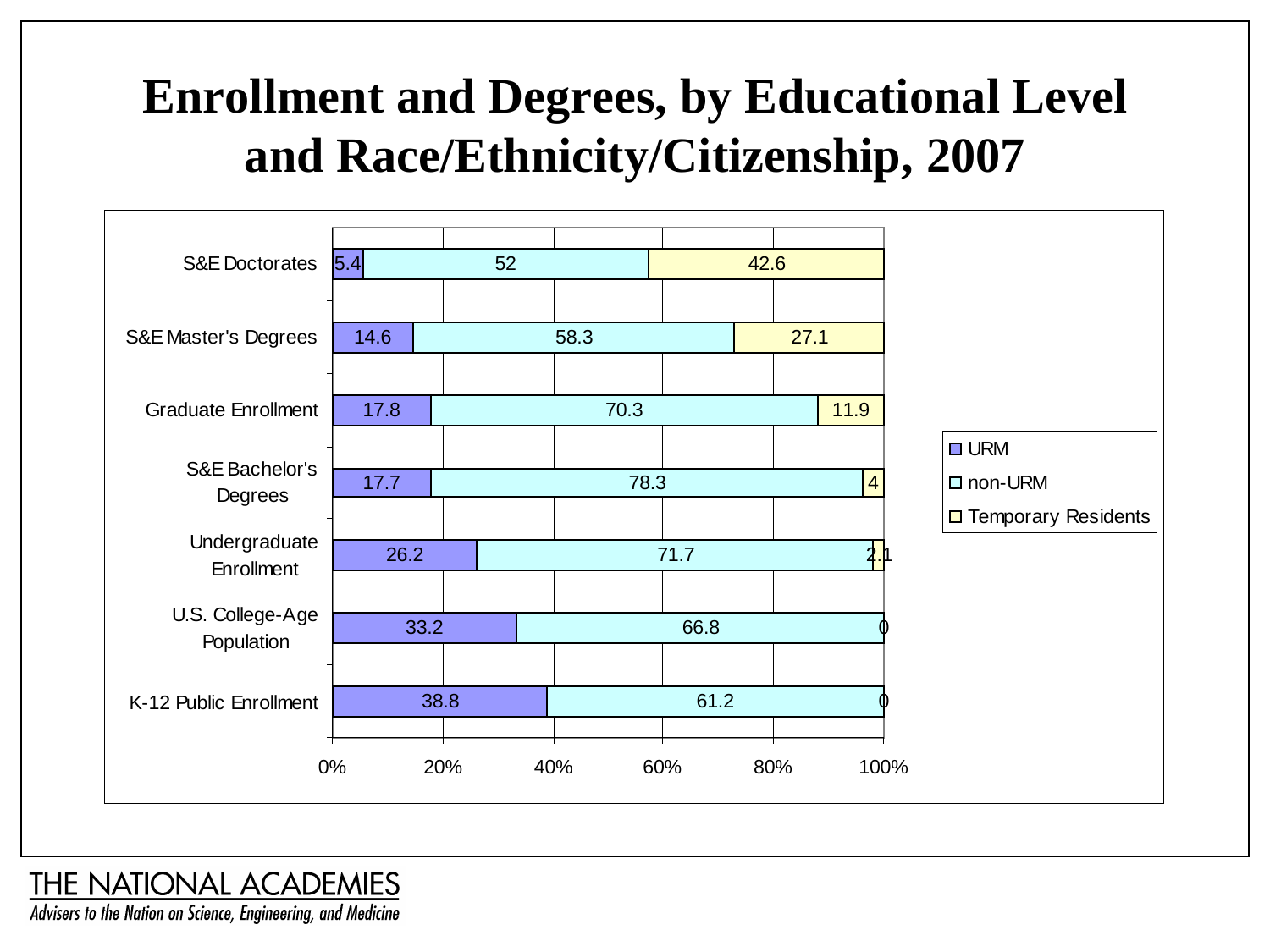## Postsecondary Attainment

- There is a strong connection between increasing educational attainment in the United States and the global leadership of our economy.
- Calls—*from the College Board, the Lumina and Gates Foundations, and the Administration—to* increase the postsecondary completion rate from 39 to 55 or 60 percent.
- The challenge is greatest for underrepresented minorities:
	- In 2006 only 26 percent of African Americans, 18 percent of American Indians, and 16 percent of Hispanics in the 25-29-year old cohort had attained at least an associate degree.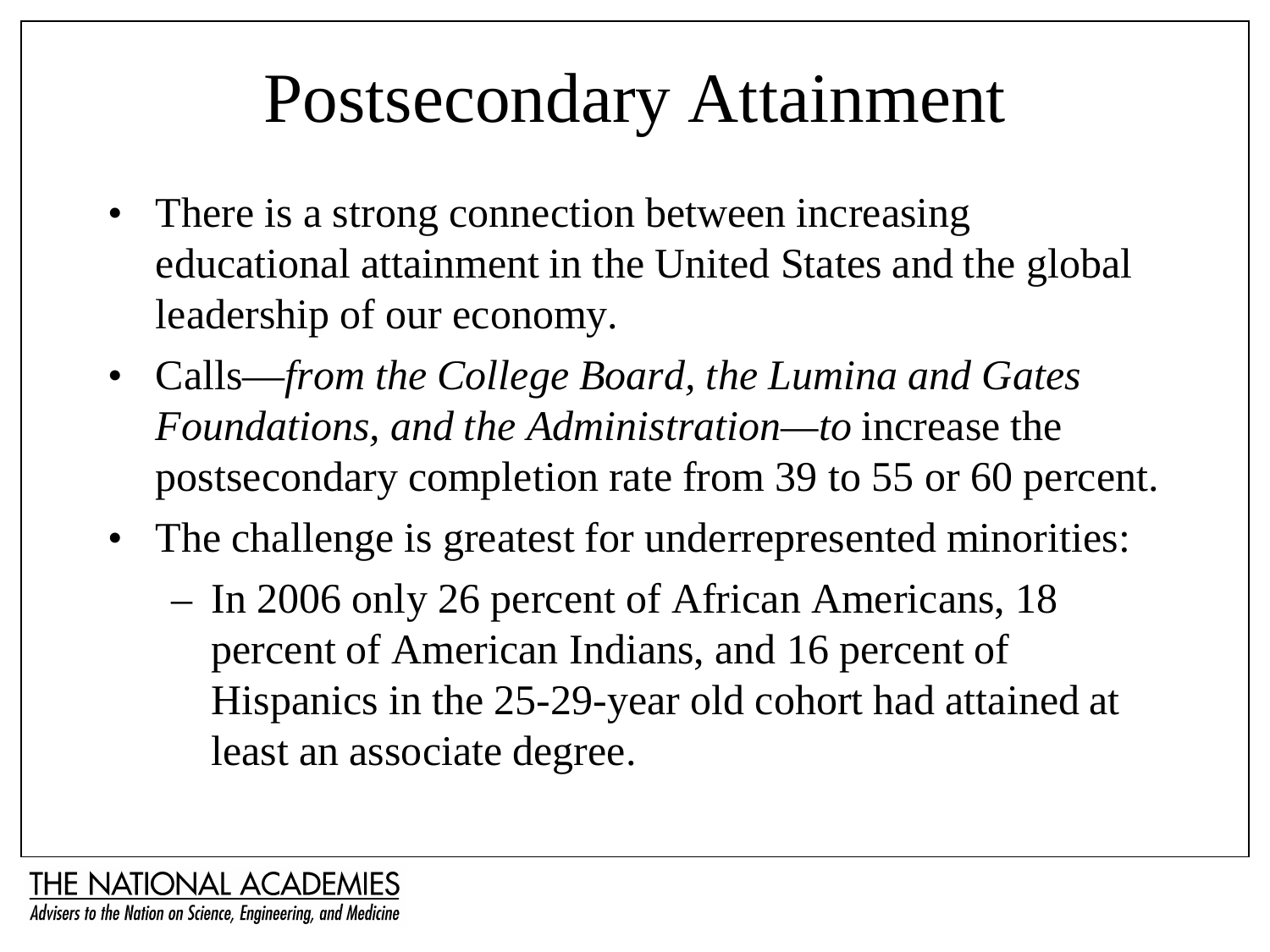# News is Worse for STEM

- In 2000, the U.S. ranked 20th in the percent of 24-year olds who had earned a first degree in **NS&E**.
- *Gathering Storm* recommended increasing the U.S. percentage from 6% to at least 10%.
- Underrepresented minorities would need to triple, quadruple, or even quintuple their proportions in order to achieve this 10 percent goal.
- 24-year olds with a first university degree in NS&E
	- 2.7 percent of African Americans
	- 3.3 percent of Native Americans /Alaska Natives
	- 2.2 percent of Hispanics and Latinos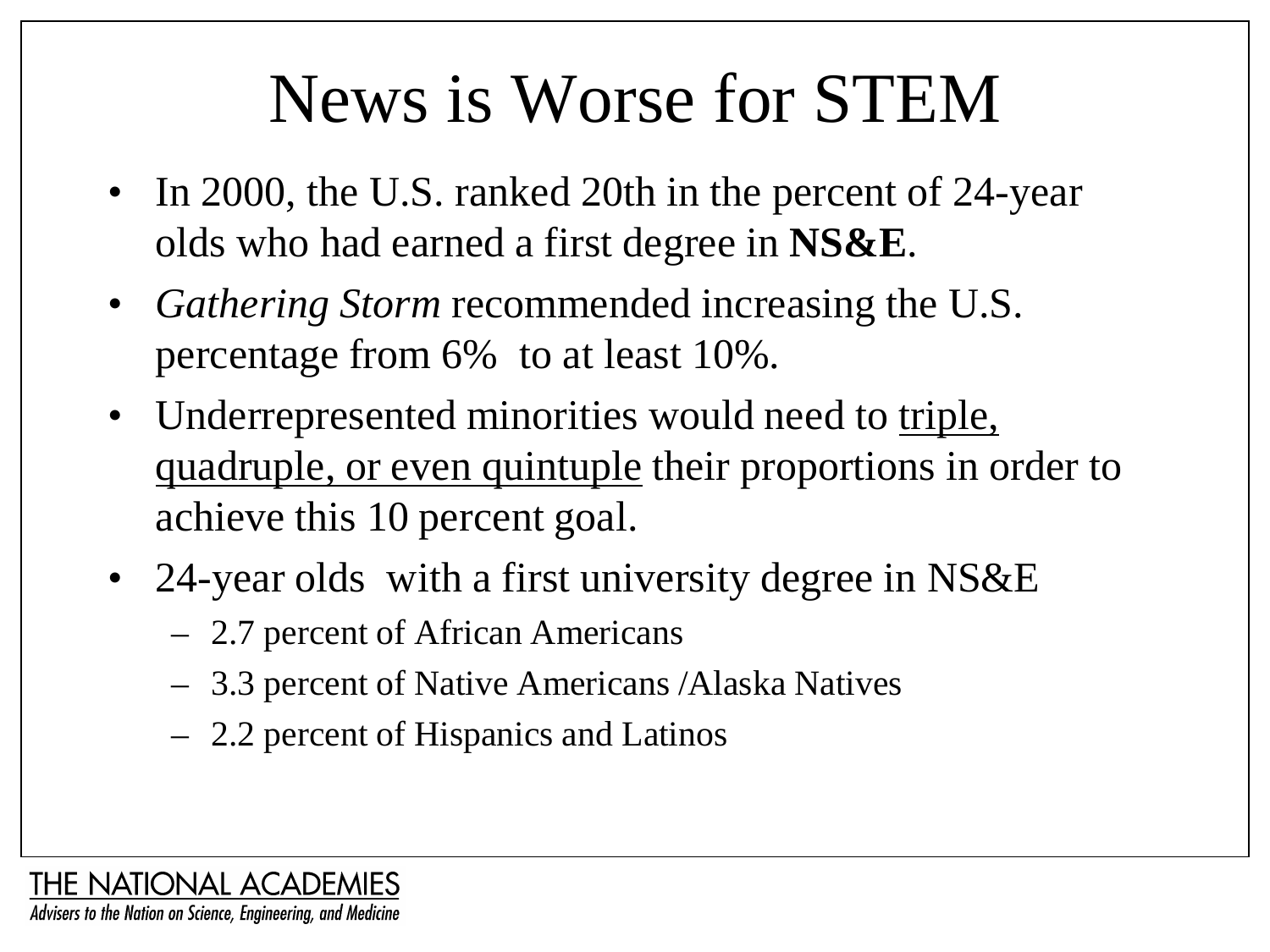# Why?

- Underrepresented minorities **aspire** to major in STEM in college at the same rates as their white and Asian American peers, and have done so since the late 1980s.
- Yet, they have lower four- and five-year undergraduate STEM **completion rates** relative to those of whites and Asian Americans.
- *That a similar picture was previously seen in data in the mid-1990s, signals that while we have been aware of these problems for some time, we as a nation have made little collective progress in addressing them.*

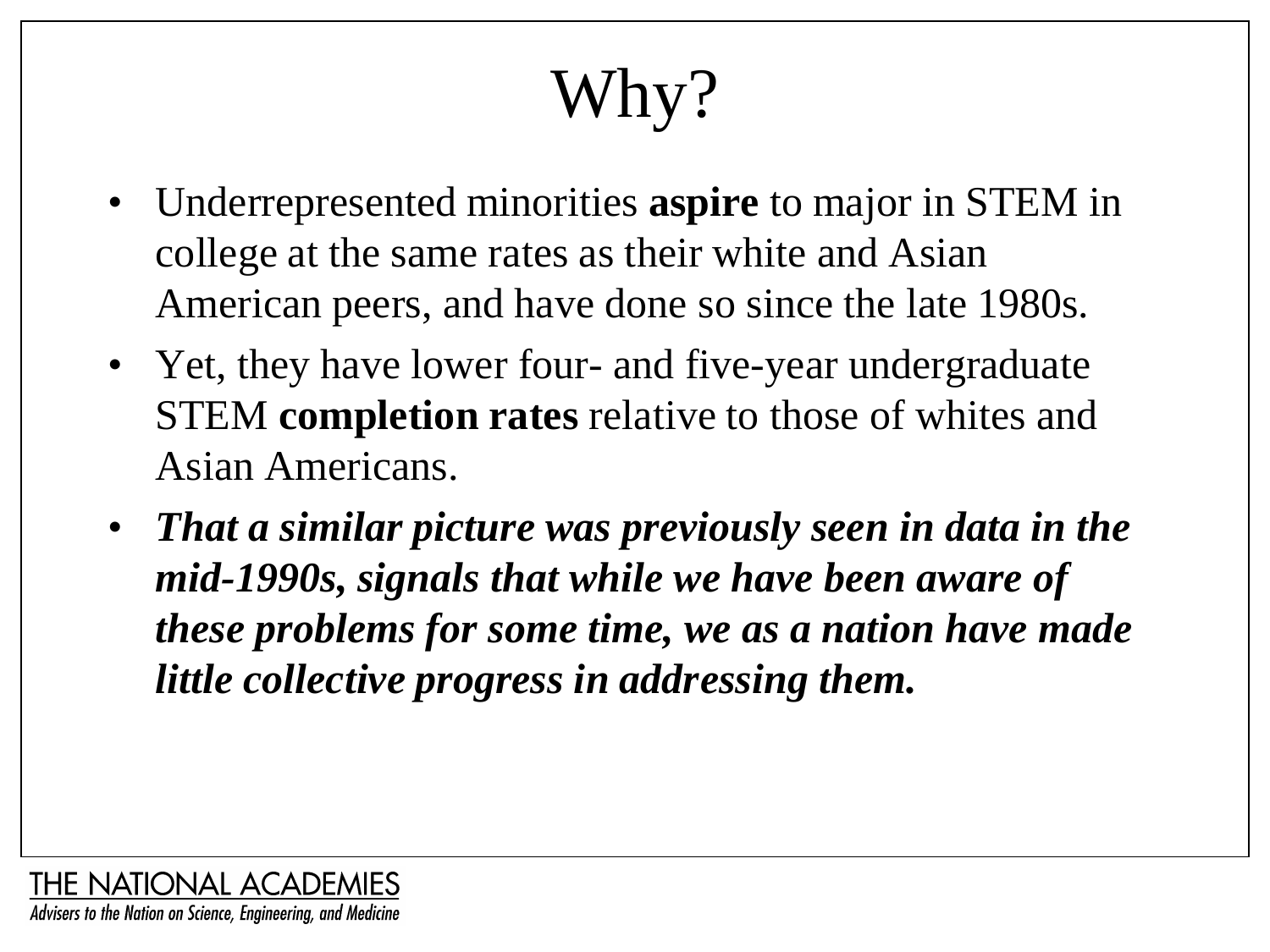#### **Four- and Five-Year Completion Rates of 2004 Freshmen, by Initial Major Aspiration and Race/Ethnicity**



SOURCE: University of California Los Angeles Higher Education Research Institute

**THE NATIONAL ACADEMIES** 

Advisers to the Nation on Science, Engineering, and Medicine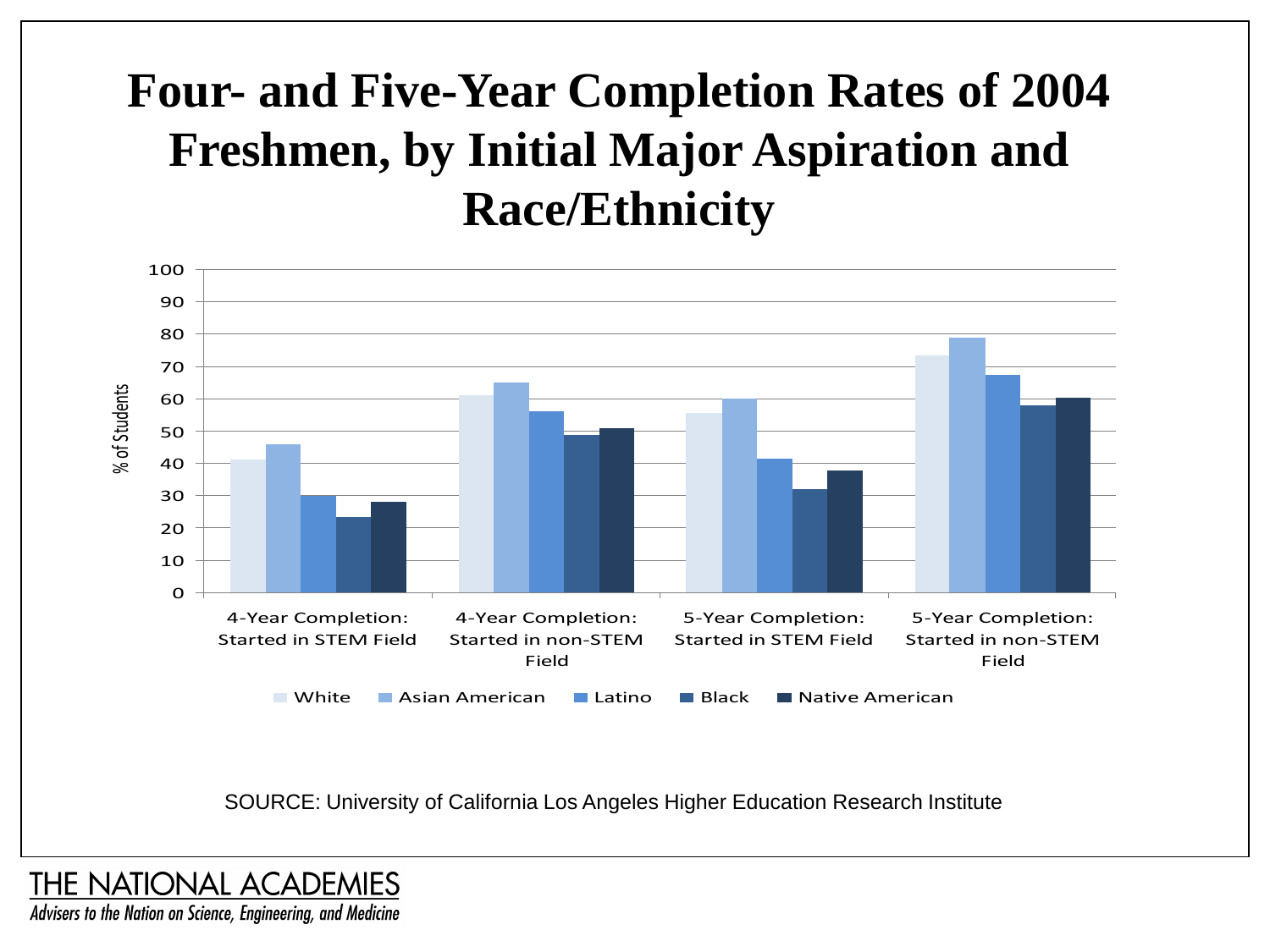#### **Percentage of 2004 STEM Aspirants Who Completed STEM Degrees in Four and Five Years, by Race/Ethnicity**



SOURCE: University of California Los Angeles Higher Education Research Institute

**THE NATIONAL ACADEMIES** 

Advisers to the Nation on Science, Engineering, and Medicine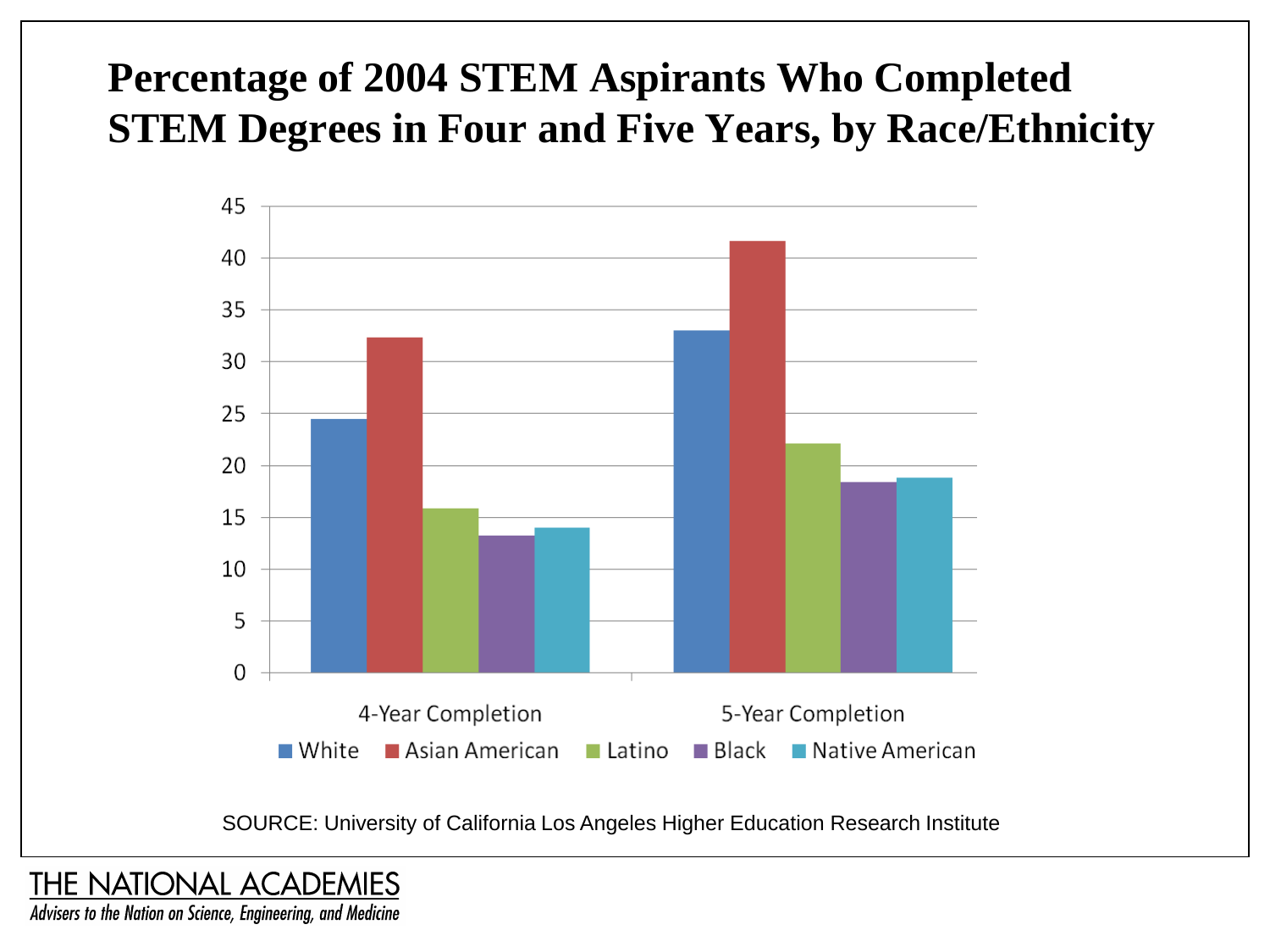# Fixing the Problem

- Preparation, access, motivation, financial assistance, academic support, and social integration provide URM students the means for obtaining the ingredients for success in STEM
	- the acquisition of knowledge, skills, and habits of mind
	- opportunities to put these into practice
	- a developing sense of competence and progress
	- motivation for and a sense of belonging to the field
	- information about stages, requirements, and opportunities
- *These ingredients require attention at every stage along the STEM educational continuum.*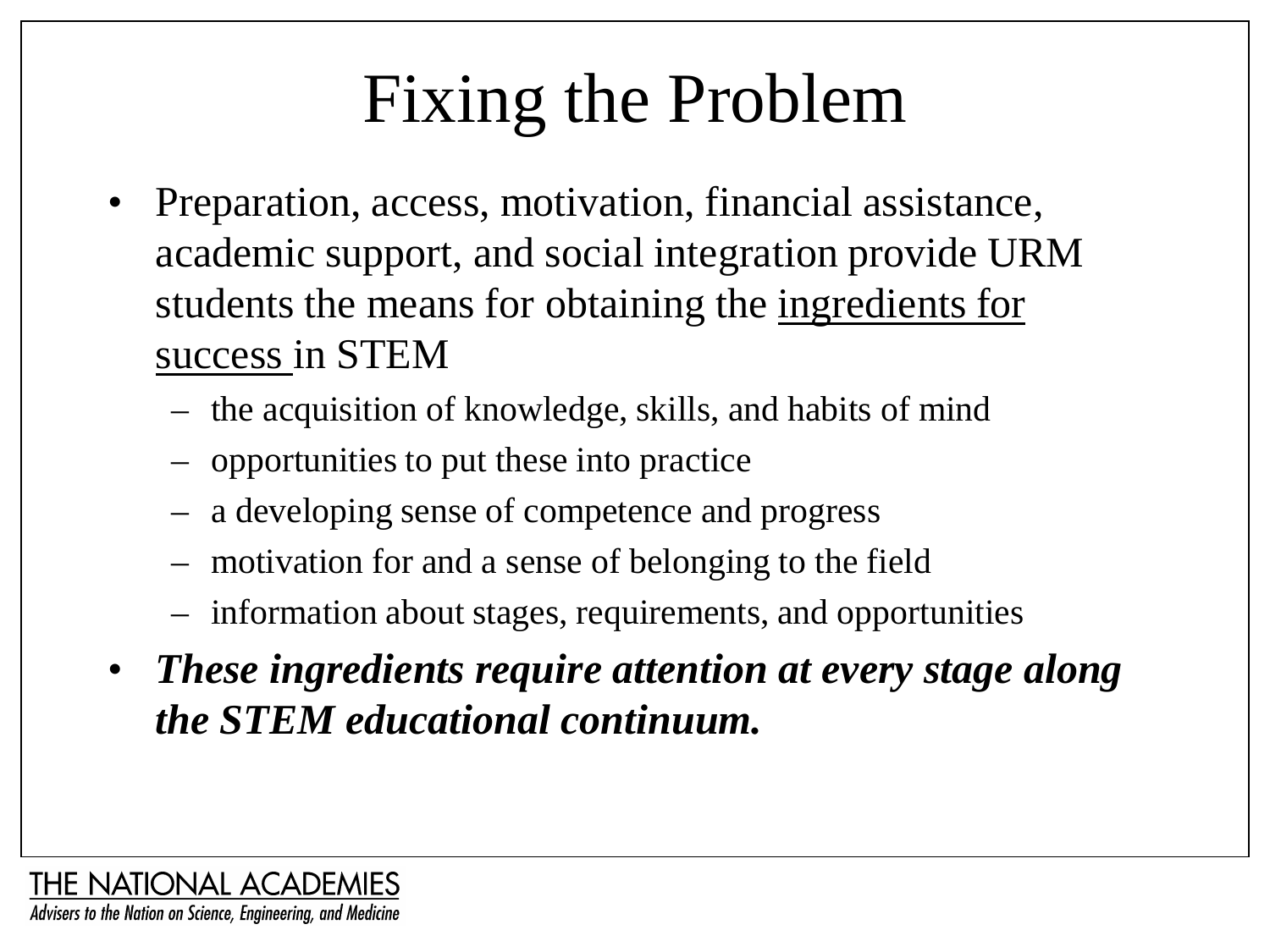# Access and Motivation

- Improve college awareness activities for prospective college students.
- Focus on college admissions policies that support matriculation of qualified underrepresented minorities.
- Raise awareness of STEM careers through K-12 activities, improved counseling for science and mathematics, and activities that promote STEM.
- Promote STEM outreach that specifically targets underrepresented minorities.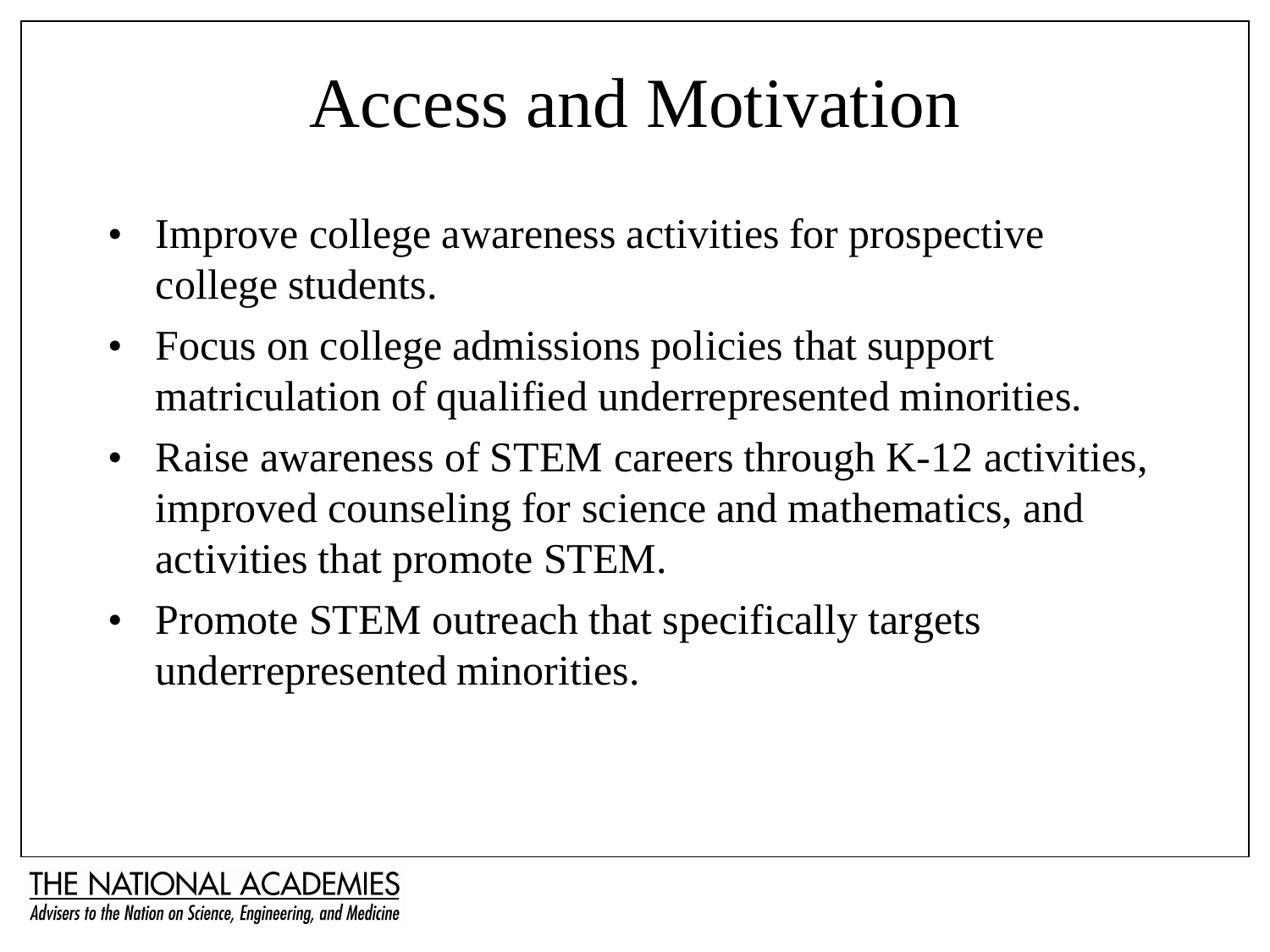# Affordability

- College affordability is an issue for all students, especially as tuition rises above the inflation rate.
- Financial support that meets student need is strongly correlated with student attendance and persistence, in general and in STEM.
- It is most effective in reducing attrition among low-income and minority students in STEM when provided in conjunction with academic support and campus integration programs.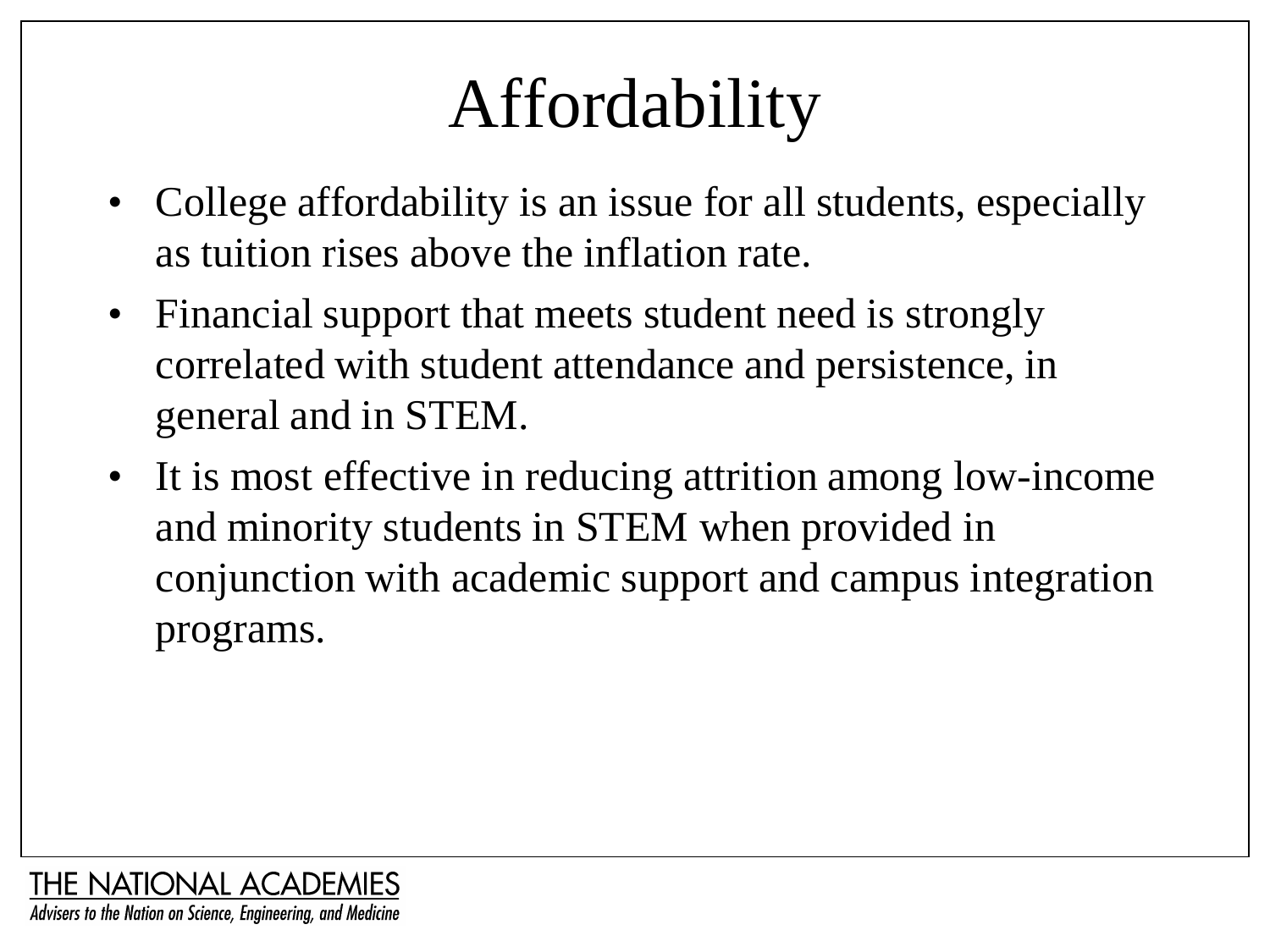## Academic Support and Social Integration

- The institutional transformation needed to provide these must be based on:
	- Strong leadership from trustees and regents, the president, provost, deans, and department chairs
	- A campus-wide commitment to inclusiveness
	- A deliberate process of self-appraisal focused on campus climate
	- Development of a plan to implement constructive change
	- Thoughtful program development
	- Ongoing evaluation of implementation efforts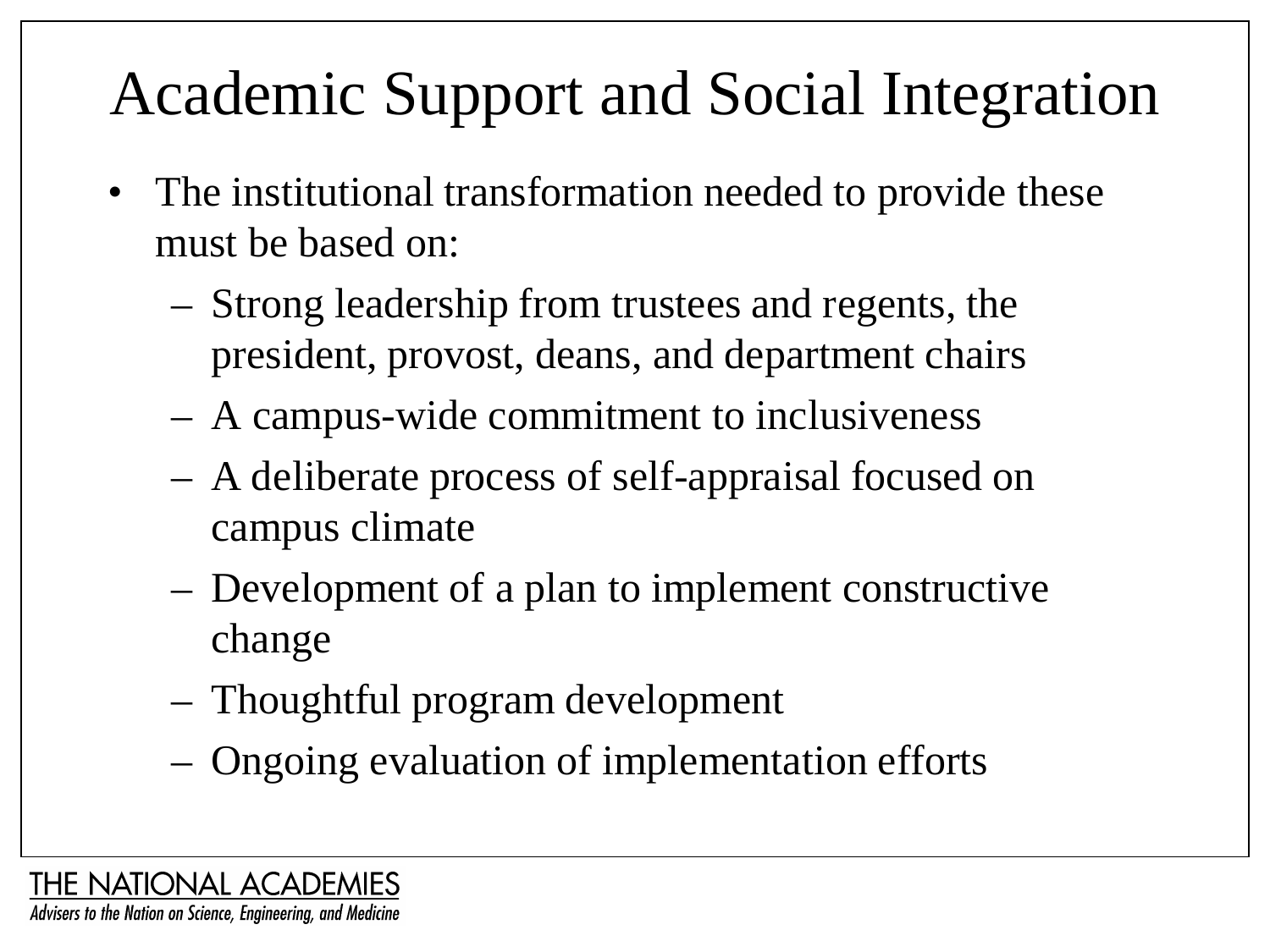# Moving Beyond the Crossroads

- Our proposal for "moving beyond the crossroads" includes a discussion of:
	- Guiding Principles to Frame National Policy
	- Institutional Roles
	- The Importance of Leadership
	- Program Development and Characteristics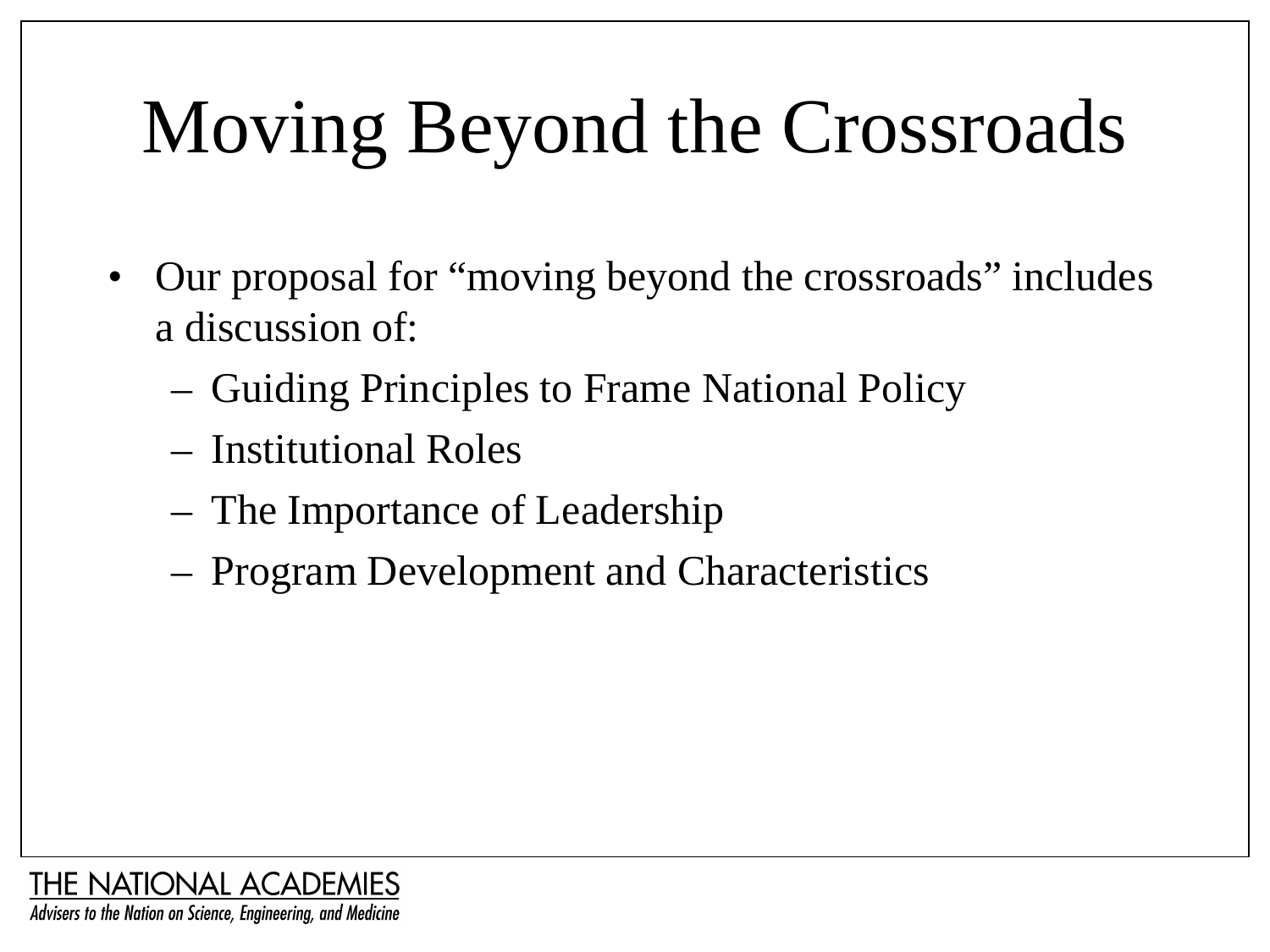## Policy Principles

- 1. The problem is urgent and will continue to be for the foreseeable future.
- 2. A successful national effort to address underrepresented minority participation and success in STEM will be sustained.

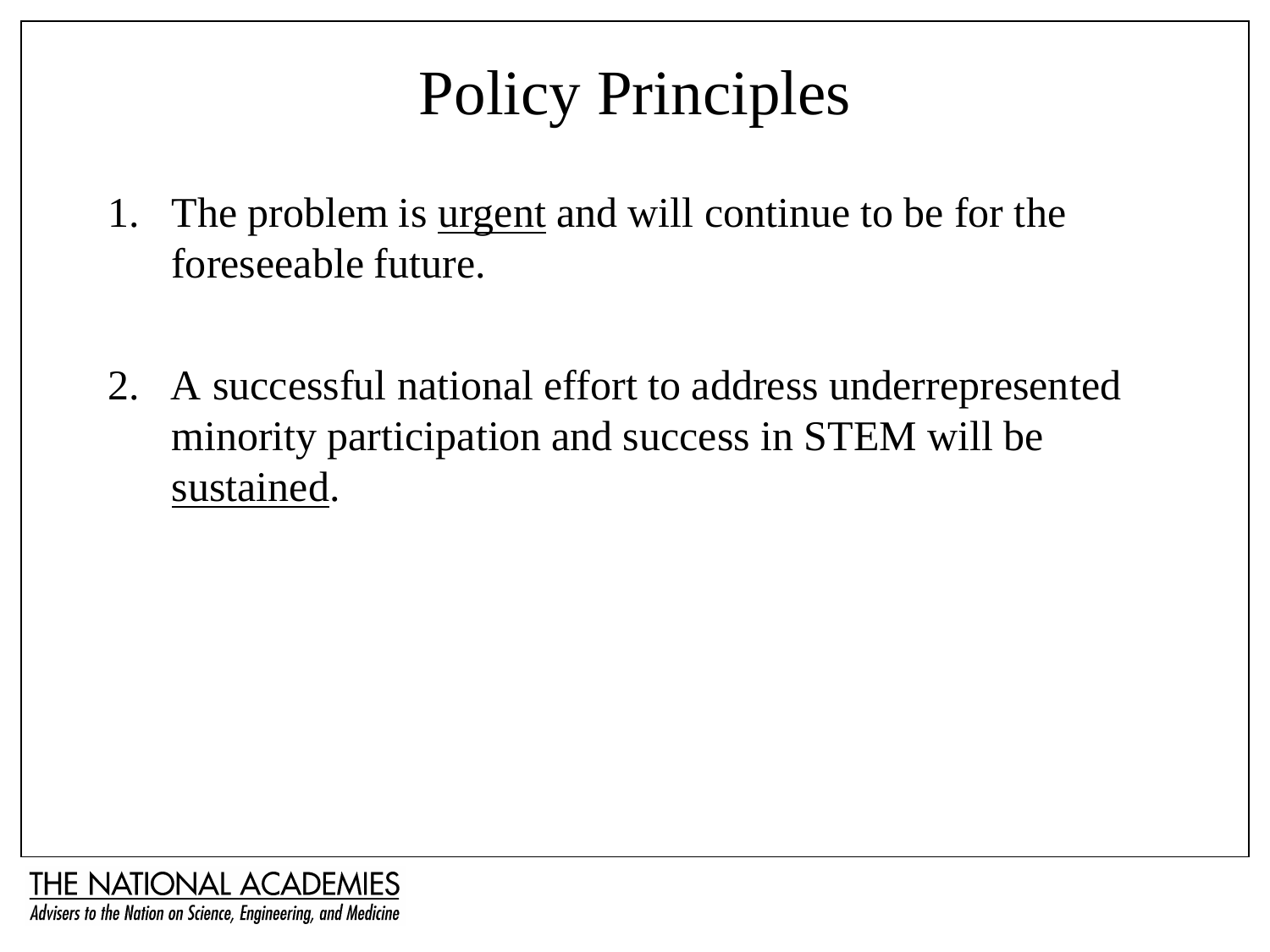## Policy Principles

- 3. The potential for losing students along all segments of the pathway from pre-school through graduate school necessitates a comprehensive approach that focuses on all segments of the pathway, all stakeholders, and the potential of all programs, targeted or non-targeted.
- 4. Students who have not had the same level of exposure to STEM and to postsecondary education require more intensive efforts at each level to provide adequate preparation, financial support, mentoring, social integration, and professional development.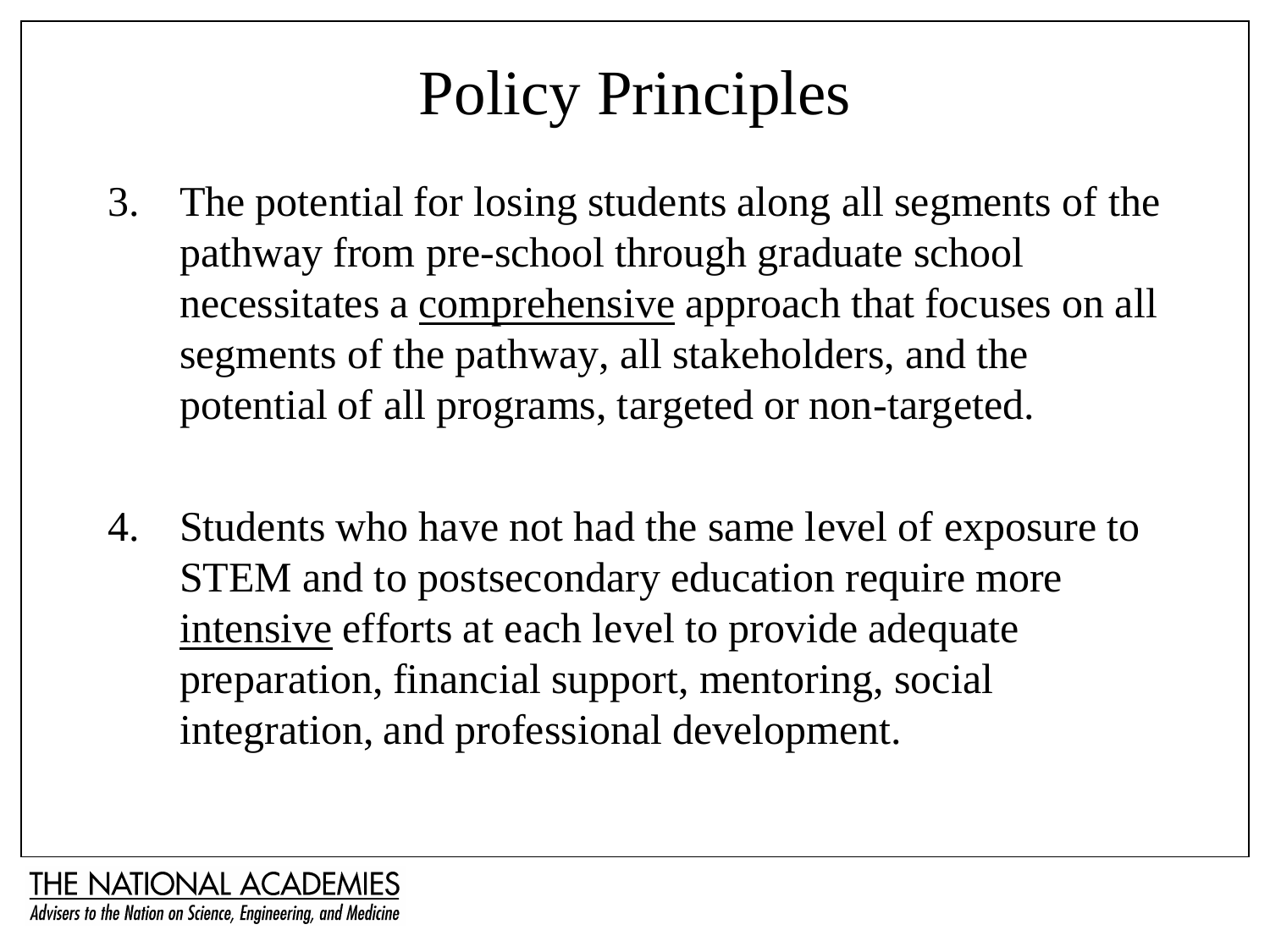## Policy Principles

- 4. A coordinated approach to existing federal STEM programs can leverage resources while supporting programs targeting institutions (esp. MSIs) with demonstrated success in preparing and advancing URMs in STEM.
- 5. Evaluation of STEM programs and increased research on the many dimensions of underrepresented minorities' experience in STEM help insure that programs are well informed, well designed, and successful.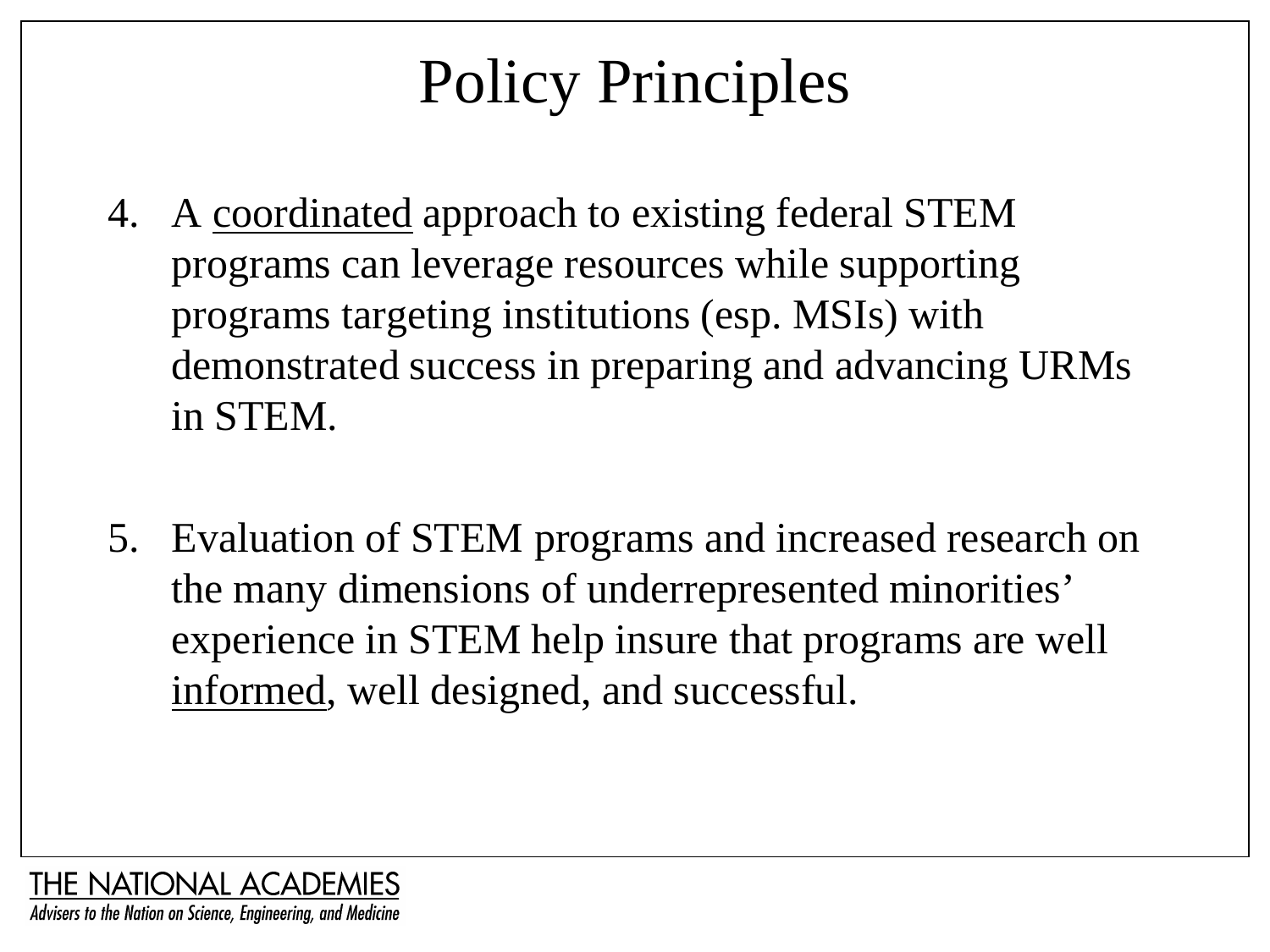# Institutional Roles

- **Predominantly-White Institutions:** The best way to increase the **retention** of underrepresented minorities in STEM is to replicate programs of the successful PWIs at **a very large number** of similar institutions, especially large state flagships.
- **Minority-Serving Institutions:** MSIs have a legacy of recruiting, retaining, and graduating a disproportionate number of minorities, especially at the undergraduate level. With additional support, MSIs can expand their effectiveness in recruiting, retaining, and graduating an increased number of minorities, especially at the baccalaureate level.
- **Community Colleges:** To facilitate and increase the successful transfer of underrepresented minorities in STEM to four-year institutions, an increased emphasis on and support for articulation agreements, summer bridge programs, mentoring, academic and career counseling, peer support, and undergraduate research at two-year institutions is recommended.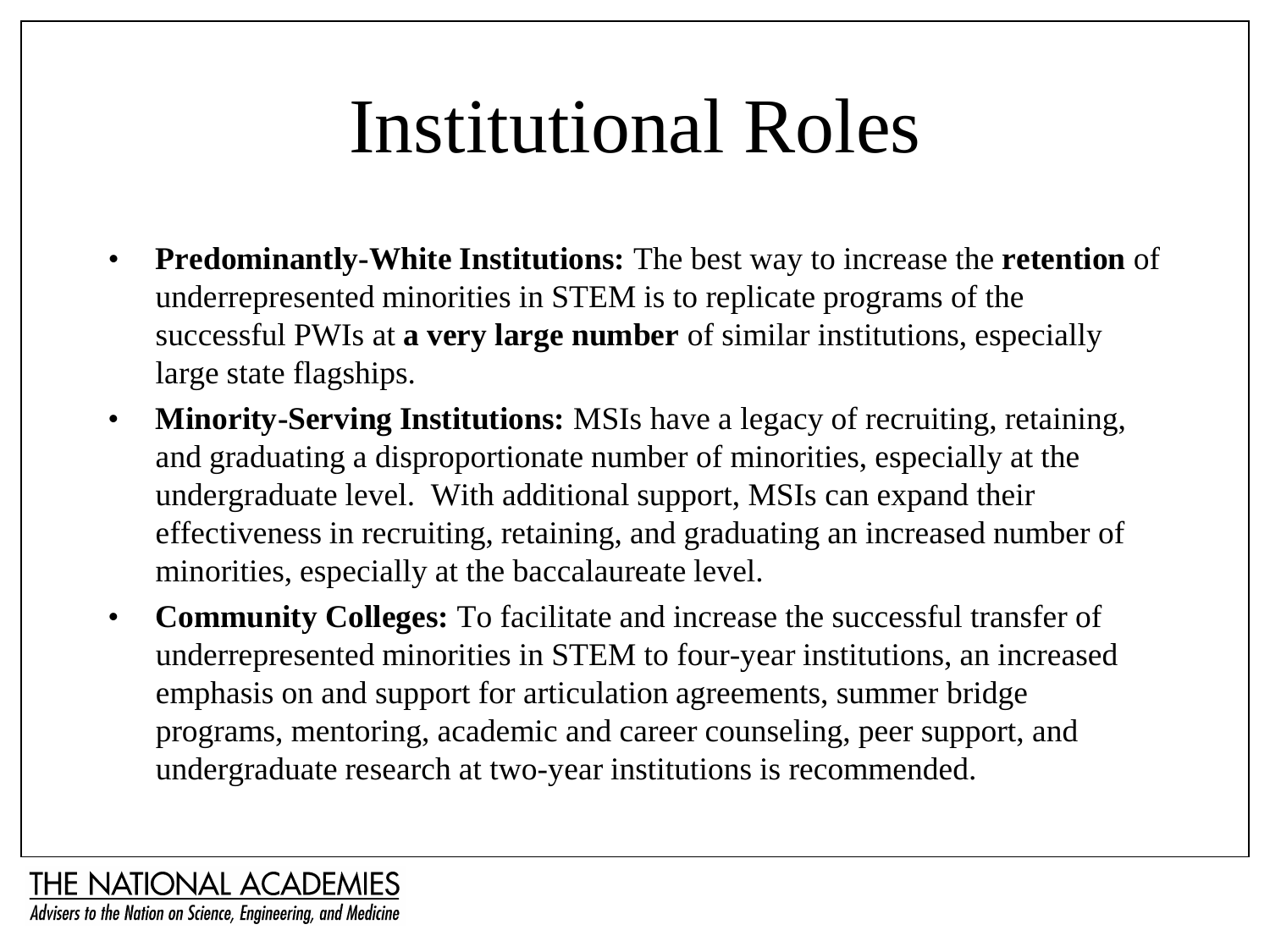# Leadership

#### *Leadership is key to the successful transformation of institutions and development of sustainable programs.*

- **Sectoral Leadership:** Leadership in articulating minority success as an institutional goal is essential for all stakeholders.
- **Institutional Leadership:** The academic leadership—regents, trustees, presidents, provosts, deans, and department chairs—should articulate minority participation as a key commitment to set a tone that raises awareness and effort.
- **Programmatic Leadership**: A champion at the program level is typically critical to the success.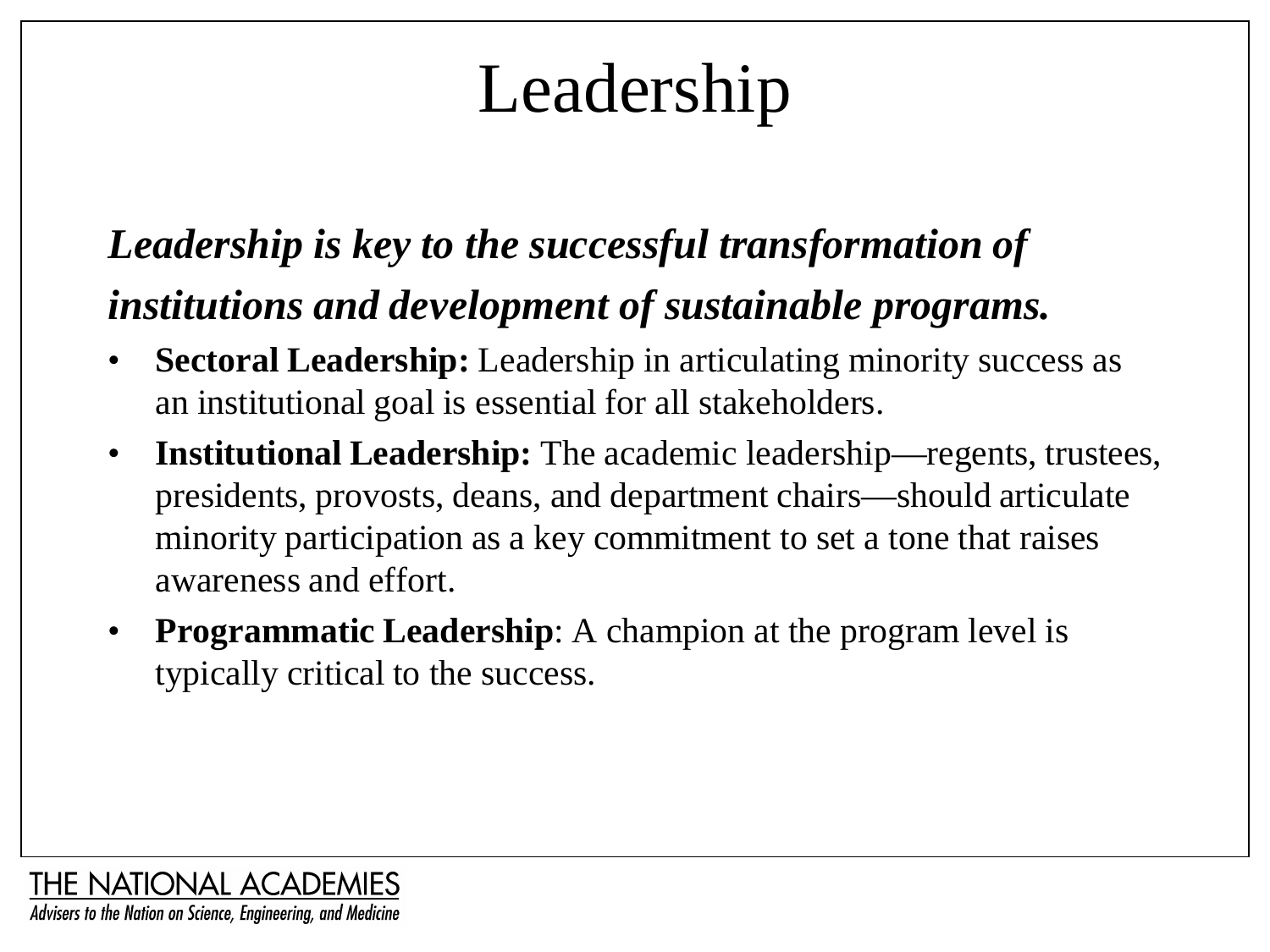## Recommendations and Implementation Actions **Preparation**

• **1**. Pre-School through Grade 3 Education: *Develop reading readiness, provide early mathematics skills, and introduce concepts of creativity and discovery.* 

- Federal: Fully fund Head Start and pre-k programs.
- States: Align early childhood programs with public school curriculum and quality standards
- Local School Districts: Align pre-school curricula with learning expectations through third grade.

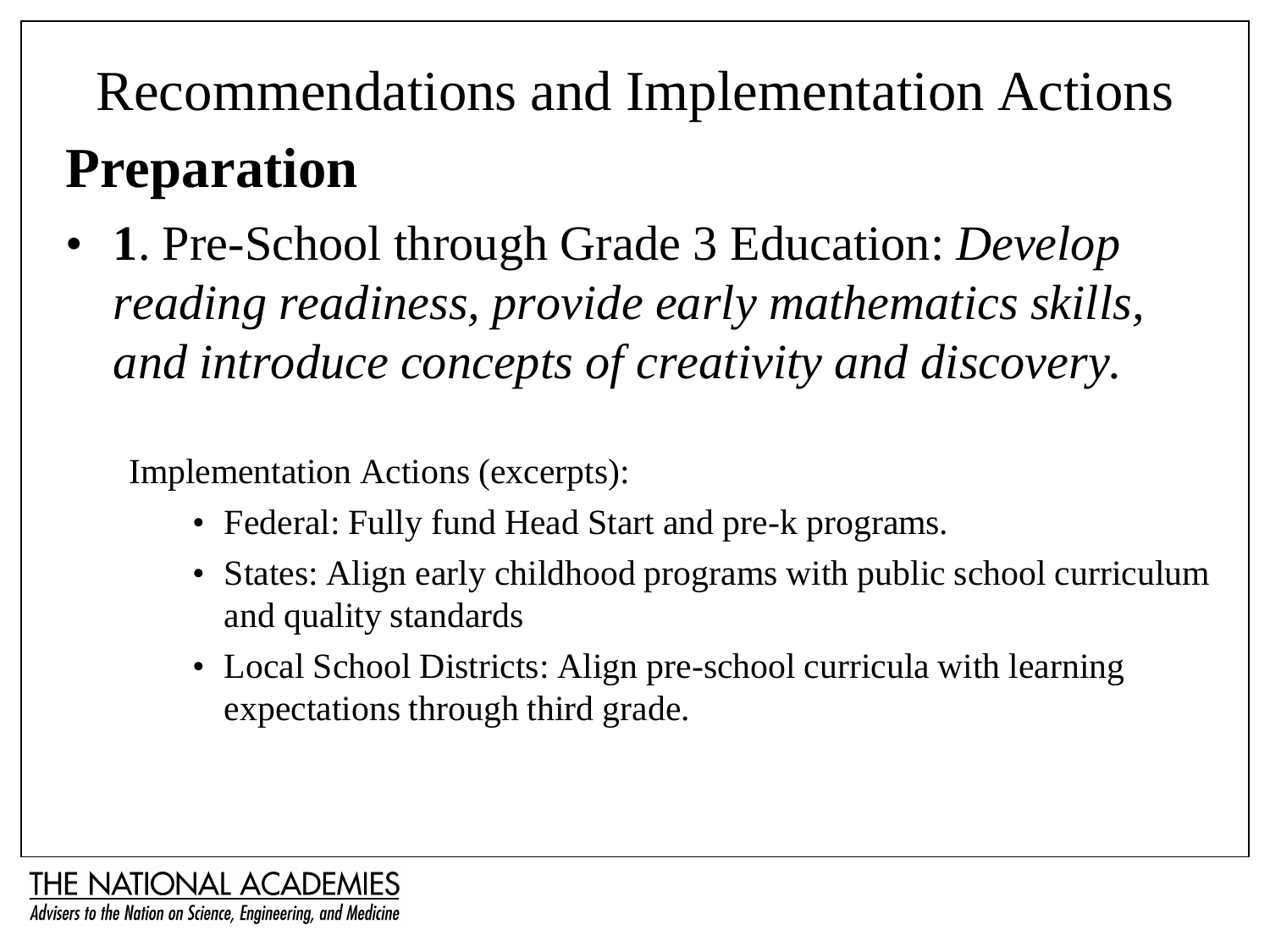• **2**. K to 12 Mathematics and Science: *Vastly improve K-12 mathematics and science education for URMs.* 

- Federal: Require equitable state and district budgeting practices; improve early intervention programs such as TRIO and Upward Bound Math-Science program
- States: Adopt evidence-based curriculum standards across subject areas to ensure college readiness.
- Local School Districts: Develop and provide quality math and science curricula.
- Non-Profits: Pioneer innovative program approaches.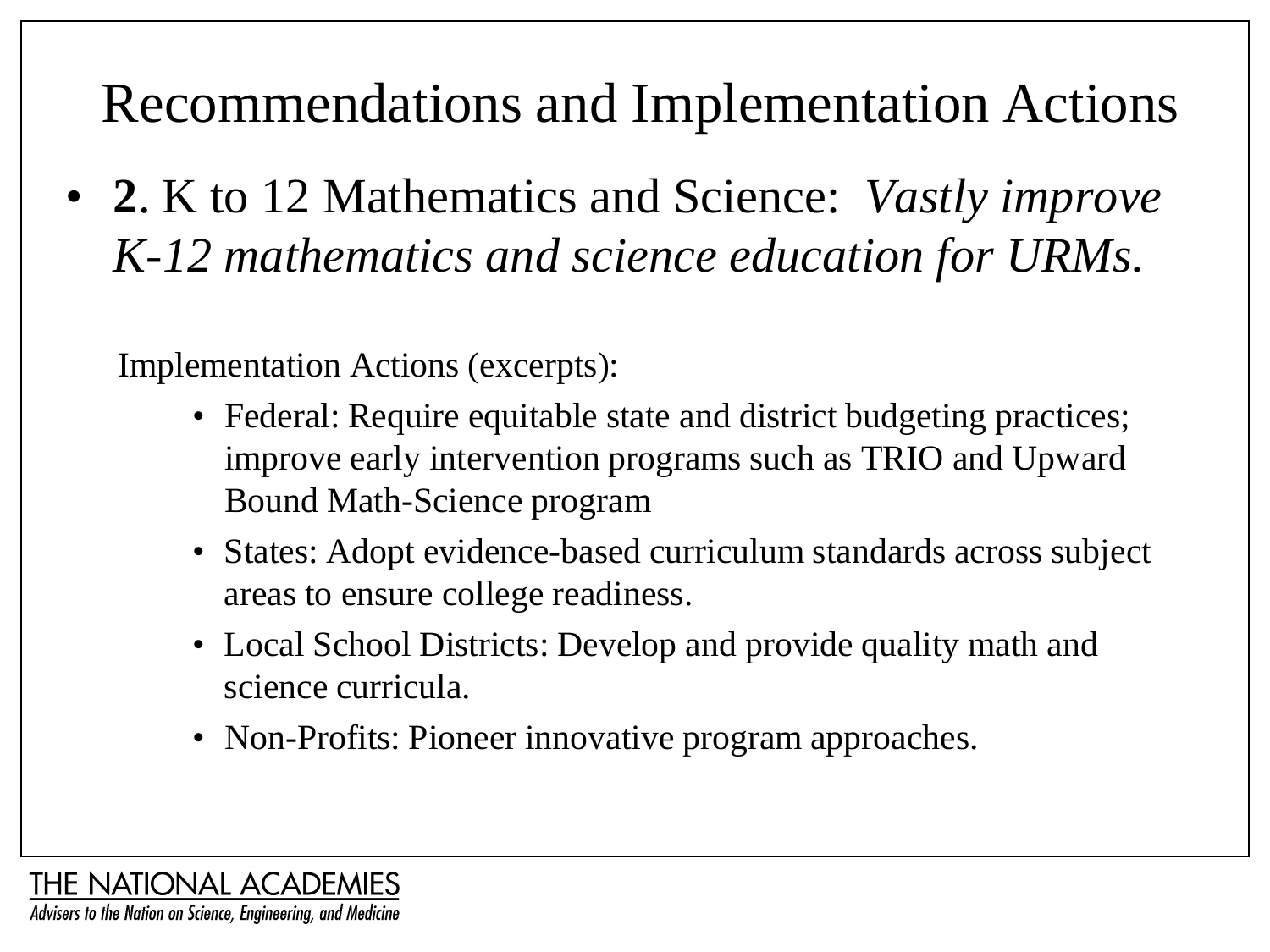• **3**. K-12 Teacher Preparation and Retention: *Improve the preparedness of K-12 mathematics and science teachers.*

- Federal: Provide incentives for the recruitment, retention, and professional development of math and science teachers who teach minority teachers.
- States: Coordinate STEM teacher training programs that recruit, prepare, and place qualified teachers in high need schools proportionately to all other schools.
- Institutions: Increase the pool of well-qualified K-12 math and science teachers who are prepared to teach diverse students.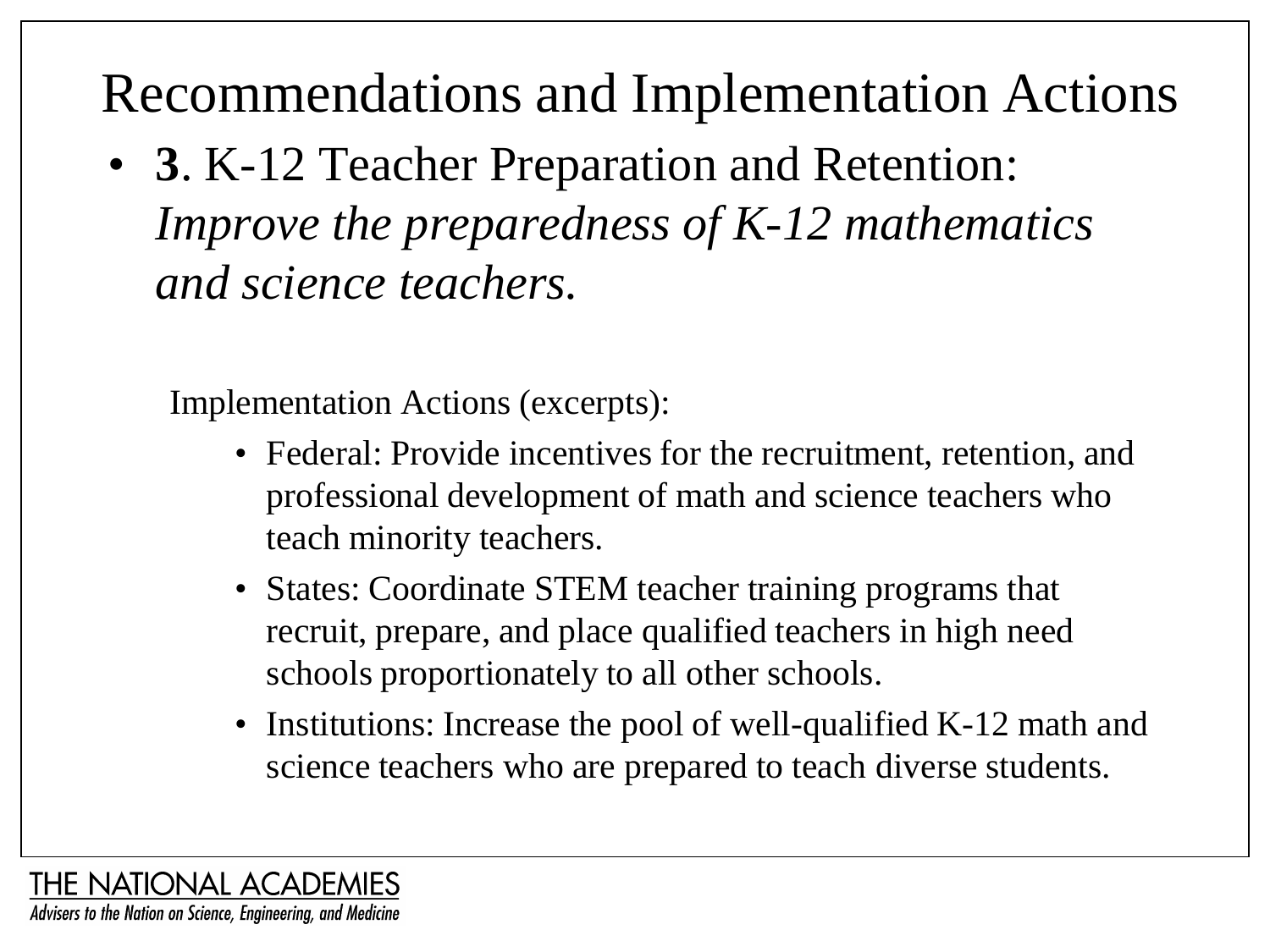#### **Postsecondary Success**

• 4. Access and Motivation: *Improve access to postsecondary education and technical training and increase URM student awareness of and motivation for STEM education and careers.*

- Federal: Ensure that outreach programs linking institutions and K-12 emphasize improving math and science awareness for underrepresented minority students.
- Employers: Provide STEM career awareness and role models.
- Institutions: Engage in outreach and recruitment activities to help cultivate students who may aspire to enroll in these institutions.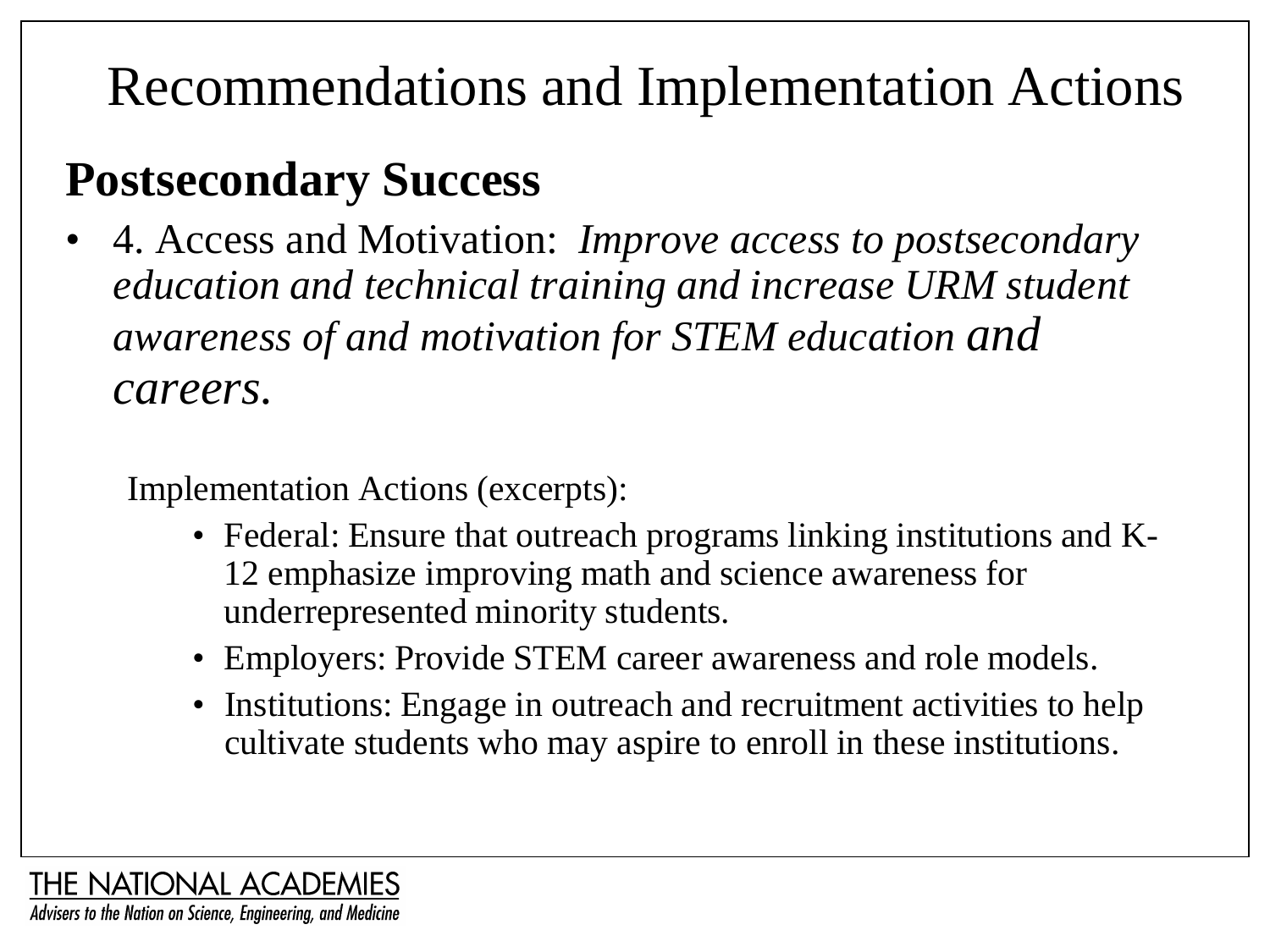• 5. Affordability: *Provide adequate financial support to URM undergraduate and graduate students.*

- Federal: Provide need-base as well as other financial support; increase funding for undergraduate and graduate STEM programs targeting URM students.
- States: Fully support higher education generally.
- Non-Profits: Support programs that employ innovative approaches or target specific niches in STEM education for URMs.
- Institutions: Provide need-based as well as merit-based financial assistance to URM students.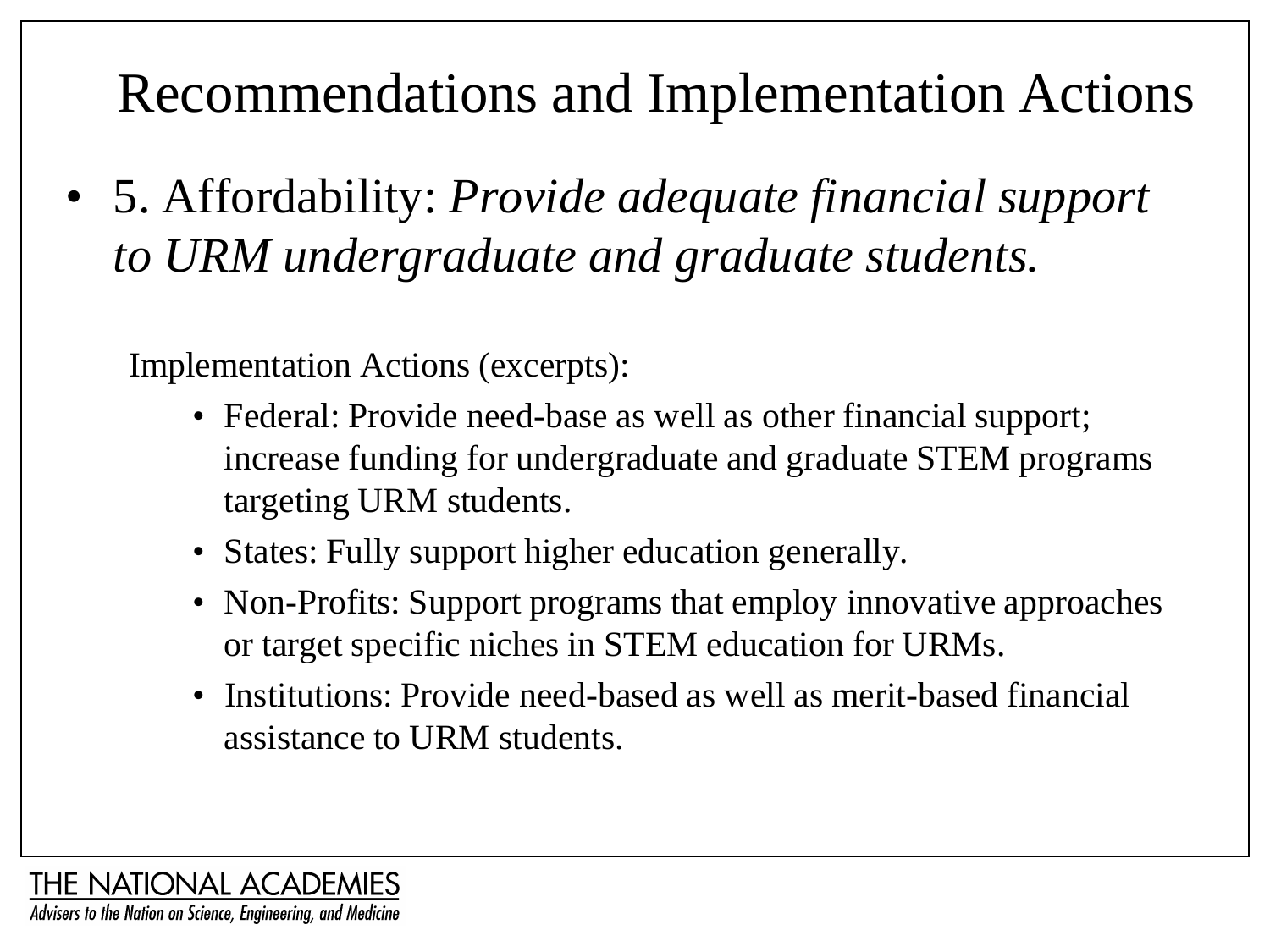• 6. Academic and Social Support: *Transform the nation's higher education institutions to increase inclusiveness and college completion and success in STEM for URM students.*

Implementation Actions (excerpts):

- Federal: Increase funding for infrastructure, research, curriculum development, and professional development at MSIs; create an ADVANCE type program for URMs.
- Institutions: Articulate an institutional commitment to inclusiveness; diversify the faculty; replicate practices of institutions with demonstrated success in producing URMs in STEM.
- Professional Associations: Communicate the importance of broadening participation to members, the public, and policy makers.
- Industry and Federal Labs: Provide structured incentives and programs to ensure sustained impact; expand partnerships with institutions that enroll large numbers of URMs in STEM.

**THE NATIONAL ACADEMIES** Advisers to the Nation on Science, Engineering, and Medicine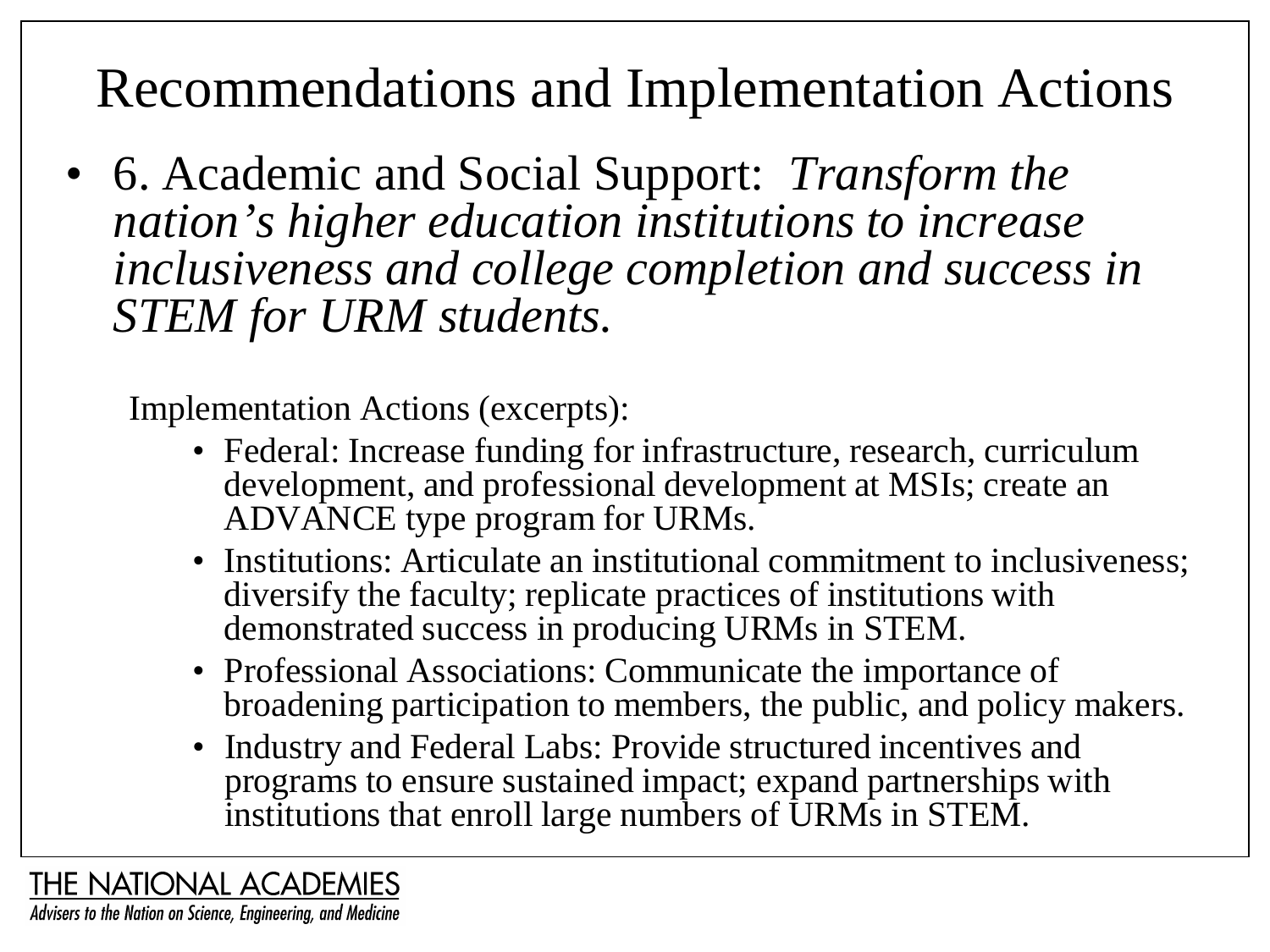# Priority 1

#### **Undergraduate Retention and Completion**

- We propose, as a near-term focus for increasing the participation and success of underrepresented minorities in STEM, programs that increase undergraduate completion through strong academic, social, and financial support.
- Financial support for underrepresented minorities that allows them to focus on and succeed in STEM will increase completion and better prepare them for the path ahead.
- This financial assistance should be provided through higher education institutions along with programs that simultaneously integrate academic, social, and professional development.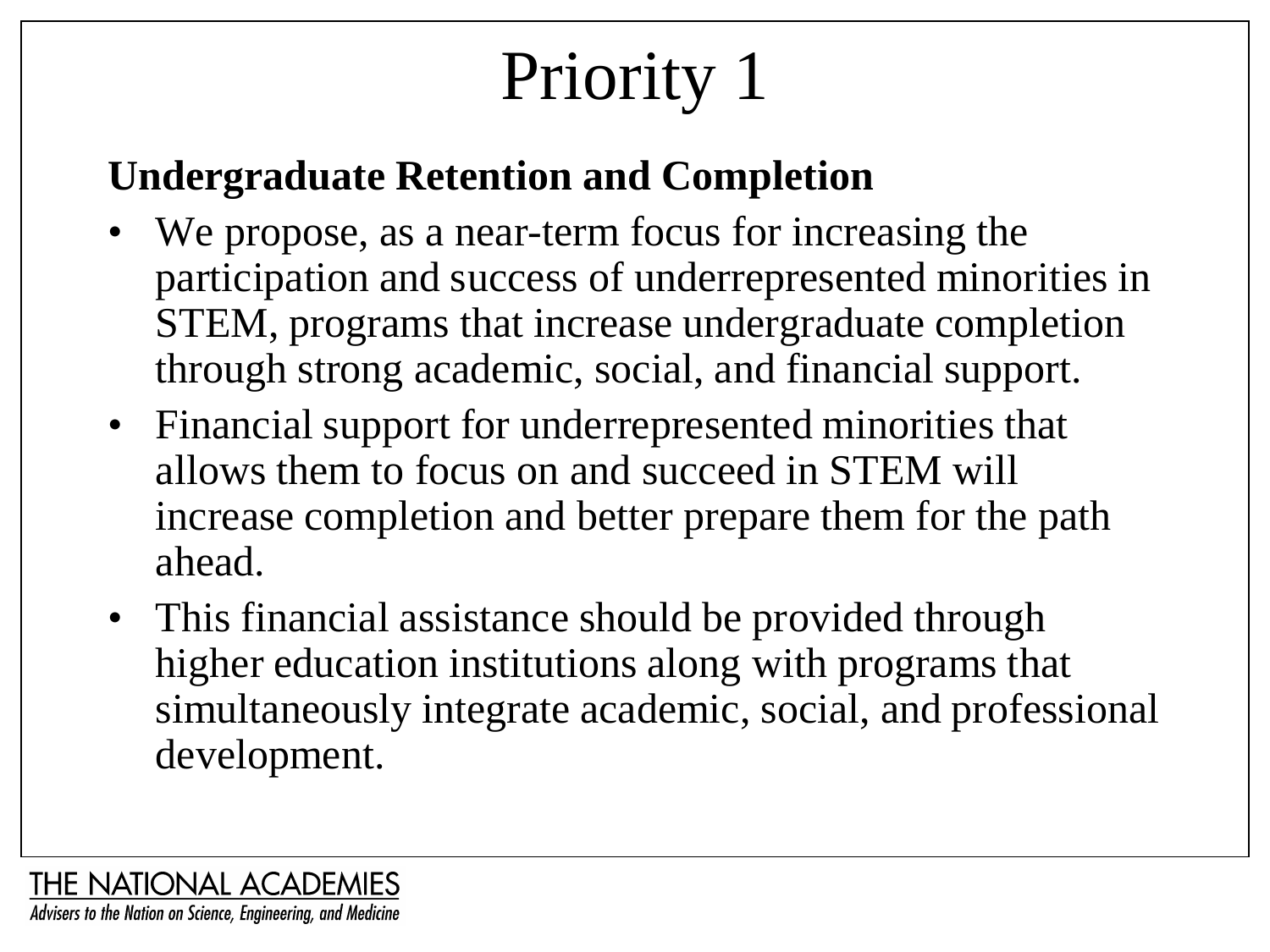# Priority 2

#### **Teacher Preparation, College Preparatory Programs, and Transitions to Graduate Study**

•We propose an emphasis on teacher preparation and secondary school programs that support preparation for college STEM education.

•We encourage programs that facilitate the transition from undergraduate to graduate education and provide support in graduate programs.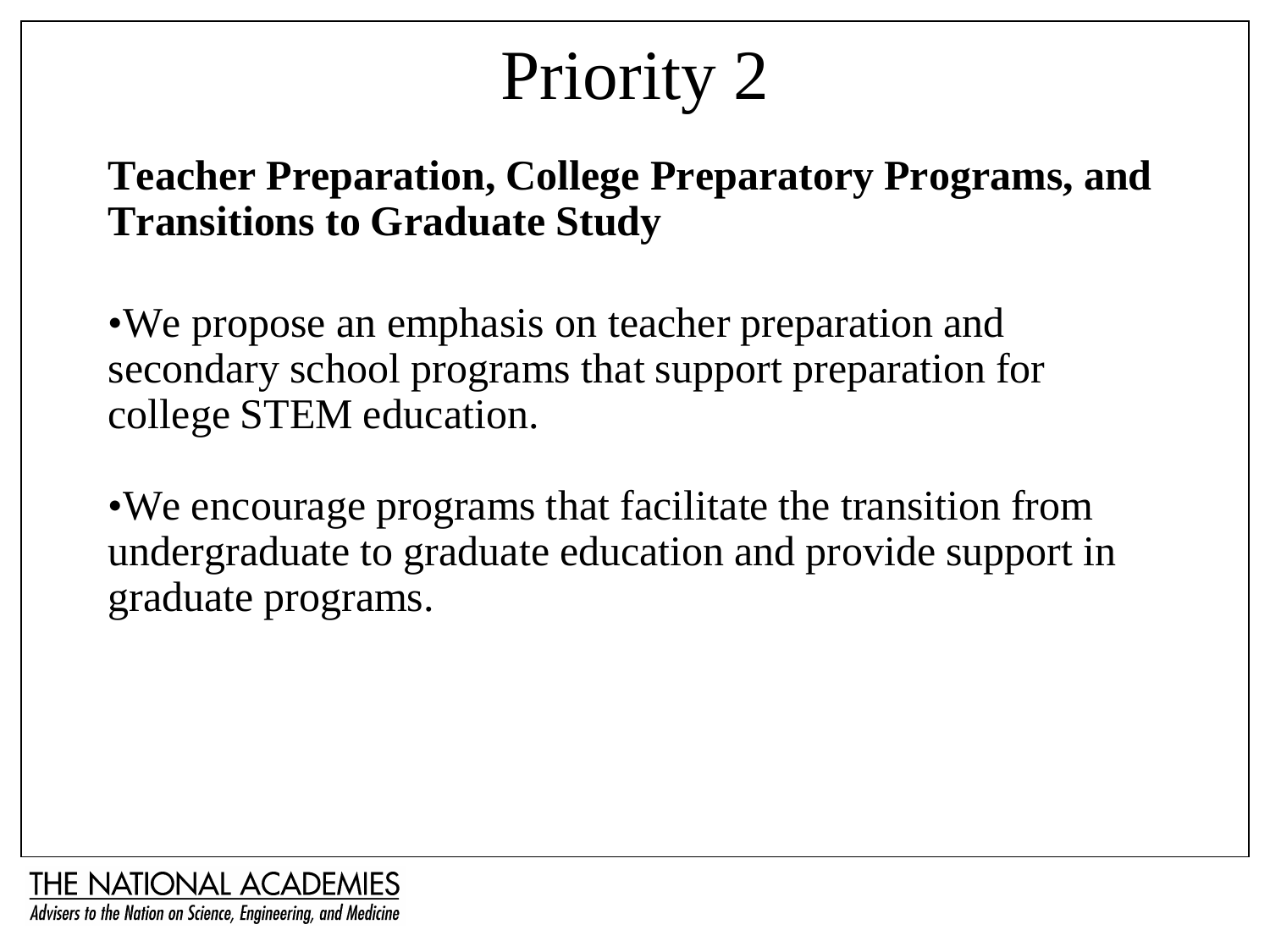# Final Thoughts



**AMERICA'S SCIENCE AND TECHNOLOGY** TALENT AT THE CROSSROADS



- The report is relevant and timely.
- The report expands the previous knowledge concerning STEM education and workforce development.
	- This is a transformative moment for the nation to seize so that we do not fail future generations.